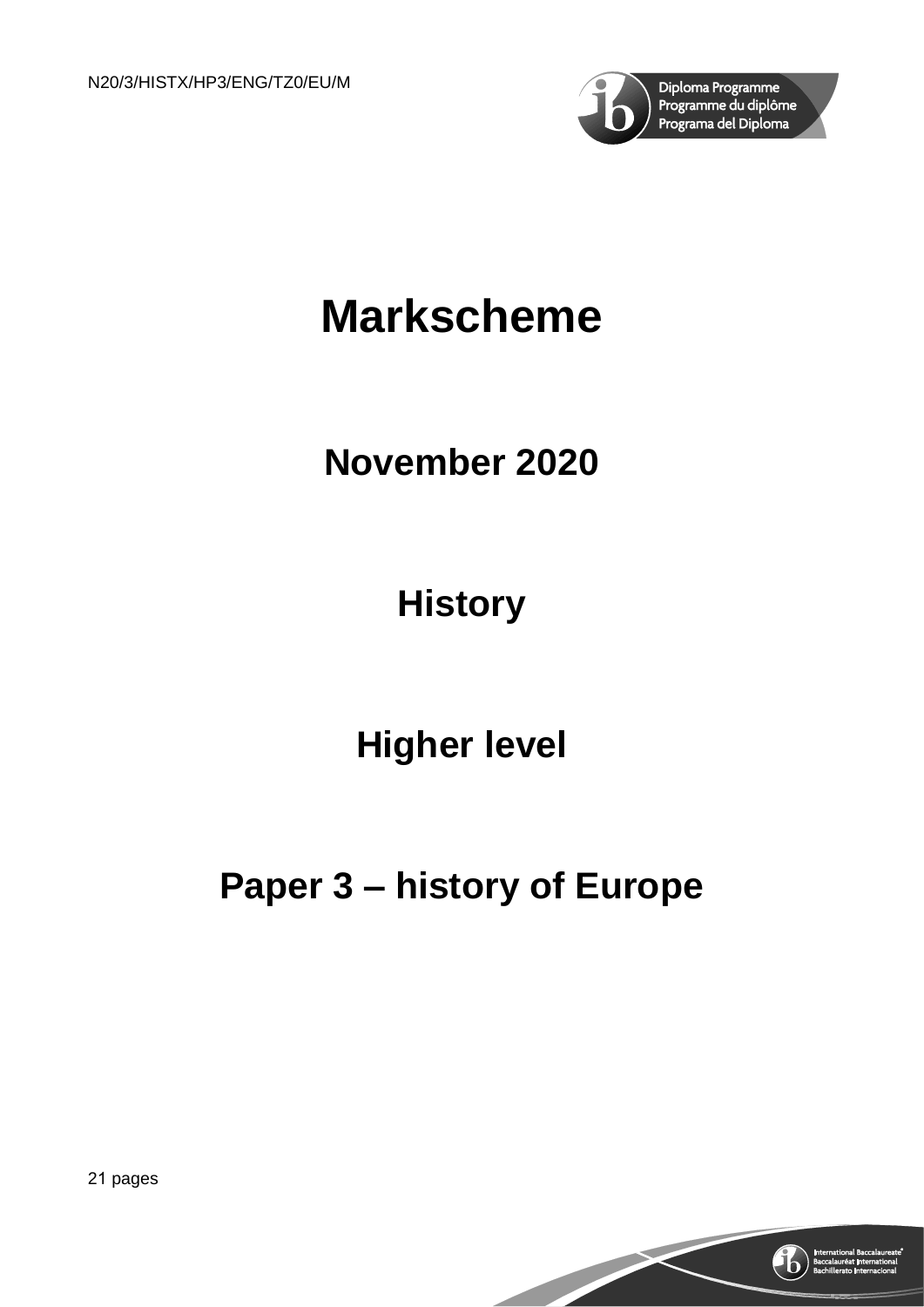No part of this product may be reproduced in any form or by any electronic or mechanical means, including information storage and retrieval systems, without written permission from the IB.

Additionally, the license tied with this product prohibits commercial use of any selected files or extracts from this product. Use by third parties, including but not limited to publishers, private teachers, tutoring or study services, preparatory schools, vendors operating curriculum mapping services or teacher resource digital platforms and app developers, is not permitted and is subject to the IB's prior written consent via a license. More information on how to request a license can be obtained from https://ibo.org/become-an-ib-school/ib-publishing/licensing/applying-for-a-license/.

Aucune partie de ce produit ne peut être reproduite sous quelque forme ni par quelque moyen que ce soit, électronique ou mécanique, y compris des systèmes de stockage et de récupération d'informations, sans l'autorisation écrite de l'IB.

De plus, la licence associée à ce produit interdit toute utilisation commerciale de tout fichier ou extrait sélectionné dans ce produit. L'utilisation par des tiers, y compris, sans toutefois s'y limiter, des éditeurs, des professeurs particuliers, des services de tutorat ou d'aide aux études, des établissements de préparation à l'enseignement supérieur, des fournisseurs de services de planification des programmes d'études, des gestionnaires de plateformes pédagogiques en ligne, et des développeurs d'applications, n'est pas autorisée et est soumise au consentement écrit préalable de l'IB par l'intermédiaire d'une licence. Pour plus d'informations sur la procédure à suivre pour demander une licence, rendez-vous à l'adresse suivante : https://ibo.org/become-an-ib-school/ib-publishing/licensing/applying-for-a-license/.

No se podrá reproducir ninguna parte de este producto de ninguna forma ni por ningún medio electrónico o mecánico, incluidos los sistemas de almacenamiento y recuperación de información, sin que medie la autorización escrita del IB.

Además, la licencia vinculada a este producto prohíbe el uso con fines comerciales de todo archivo o fragmento seleccionado de este producto. El uso por parte de terceros —lo que incluye, a título enunciativo, editoriales, profesores particulares, servicios de apoyo académico o ayuda para el estudio, colegios preparatorios, desarrolladores de aplicaciones y entidades que presten servicios de planificación curricular u ofrezcan recursos para docentes mediante plataformas digitales— no está permitido y estará sujeto al otorgamiento previo de una licencia escrita por parte del IB. En este<br>enlace encontrará más información sobre cómo solicitar una licencia: enlace encontrará más https://ibo.org/become-an-ib-school/ib-publishing/licensing/applying-for-a-license/.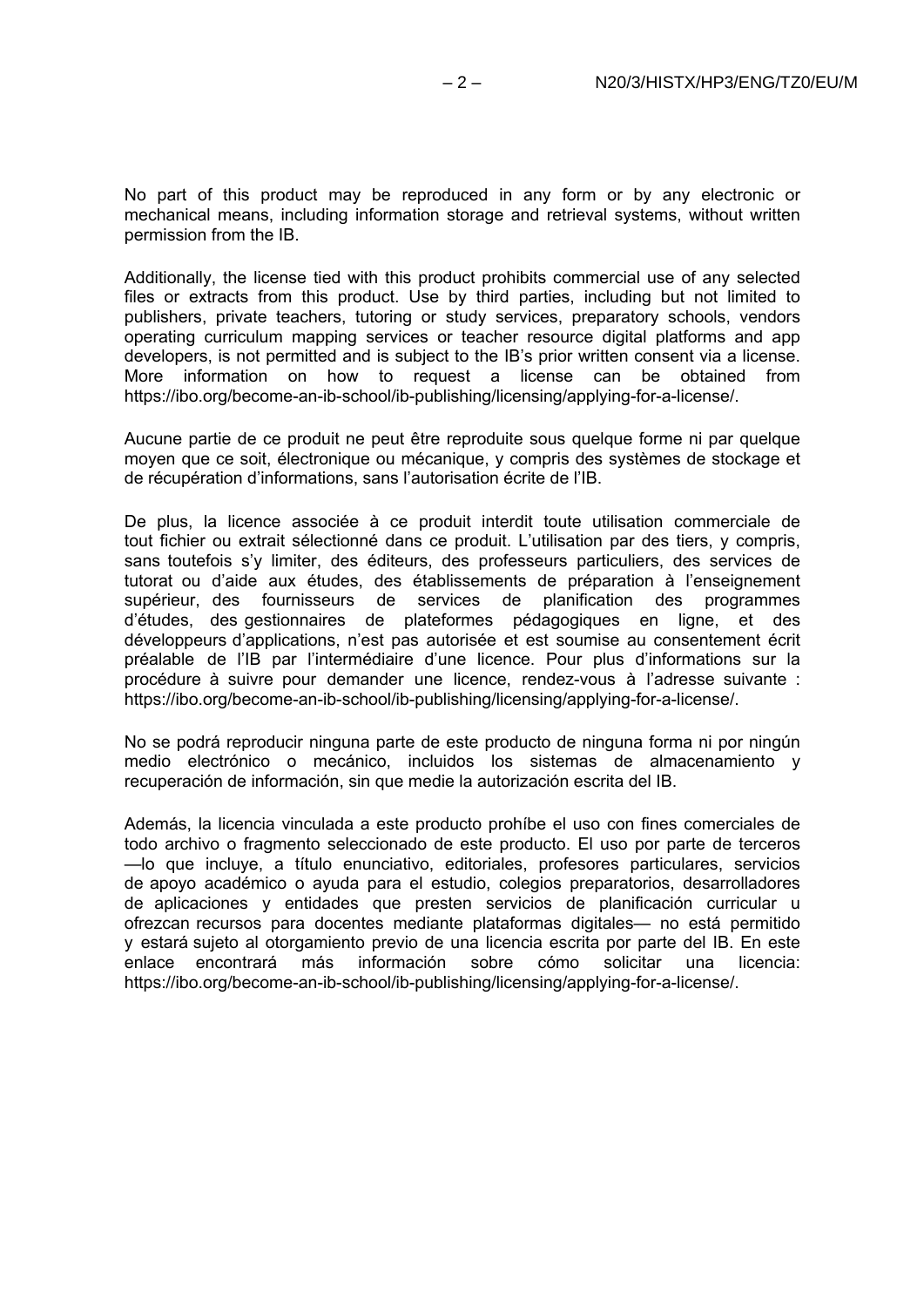Apply the markbands that provide the **"best fit"** to the responses given and **award credit wherever it is possible to do so**. If an answer indicates that the demands of the question are understood and addressed but that **not all implications are considered (for example, compare or contrast; reasons or significance; methods or success)**, then examiners should not be afraid of using the full range of marks allowed for by the markscheme. Responses that offer good coverage of some of the criteria should be rewarded accordingly. **If you are uncertain about the content/accuracy of a candidate's work please contact your team leader.**

| <b>Marks</b> | Level descriptor                                                                                                                                                                                                                                 |
|--------------|--------------------------------------------------------------------------------------------------------------------------------------------------------------------------------------------------------------------------------------------------|
|              | Responses are clearly focused, showing a high degree of awareness of the demands<br>and implications of the question. Answers are well structured, balanced and effectively<br>organized.                                                        |
|              | Knowledge is detailed, accurate and relevant. Events are placed in their historical<br>context, and there is a clear understanding of historical concepts.                                                                                       |
| $13 - 15$    | Examples used are appropriate and relevant, and are used effectively to support the<br>analysis/evaluation.                                                                                                                                      |
|              | Arguments are clear and coherent. There is evaluation of different perspectives, and this<br>evaluation is integrated effectively into the answer.                                                                                               |
|              | The answer contains well-developed critical analysis. All, or nearly all, of the main points<br>are substantiated, and the response argues to a reasoned conclusion.                                                                             |
|              | The demands of the question are understood and addressed. Answers are generally well<br>$\bullet$<br>structured and organized, although there may be some repetition or lack of clarity in<br>places.                                            |
| $10 - 12$    | Knowledge is accurate and relevant. Events are placed in their historical context, and<br>there is a clear understanding of historical concepts. Examples used are appropriate and<br>relevant, and are used to support the analysis/evaluation. |
|              | Arguments are mainly clear and coherent. There is some awareness and evaluation of<br>different perspectives.                                                                                                                                    |
|              | The response contains critical analysis. Most of the main points are substantiated, and<br>the response argues to a consistent conclusion.                                                                                                       |
|              | The response indicates an understanding of the demands of the question, but these<br>$\bullet$<br>demands are only partially addressed. There is an attempt to follow a structured<br>approach.                                                  |
| $7 - 9$      | Knowledge is mostly accurate and relevant. Events are generally placed in their historical<br>context. Examples used are appropriate and relevant.                                                                                               |
|              | The response moves beyond description to include some analysis or critical<br>commentary, but this is not sustained.                                                                                                                             |
|              | The response indicates some understanding of the demands of the question. While there<br>$\bullet$<br>may be an attempt to follow a structured approach, the response lacks clarity and<br>coherence.                                            |
| 4–6          | Knowledge is demonstrated but lacks accuracy and relevance. There is a superficial<br>understanding of historical context. The answer makes use of specific examples,<br>although these may be vague or lack relevance.                          |
|              | There is some limited analysis, but the response is primarily narrative/descriptive in<br>$\bullet$<br>nature, rather than analytical.                                                                                                           |
|              | There is little understanding of the demands of the question. The response is poorly<br>$\bullet$<br>structured or, where there is a recognizable essay structure, there is minimal focus on<br>the task.                                        |
| $1 - 3$      | Little knowledge is present. Where specific examples are referred to, they are factually<br>incorrect, irrelevant or vague.                                                                                                                      |
|              | The response contains little or no critical analysis. It may consist mostly of<br>generalizations and poorly substantiated assertions.                                                                                                           |
| 0            | Response does not reach a standard described by the descriptors above.<br>$\bullet$                                                                                                                                                              |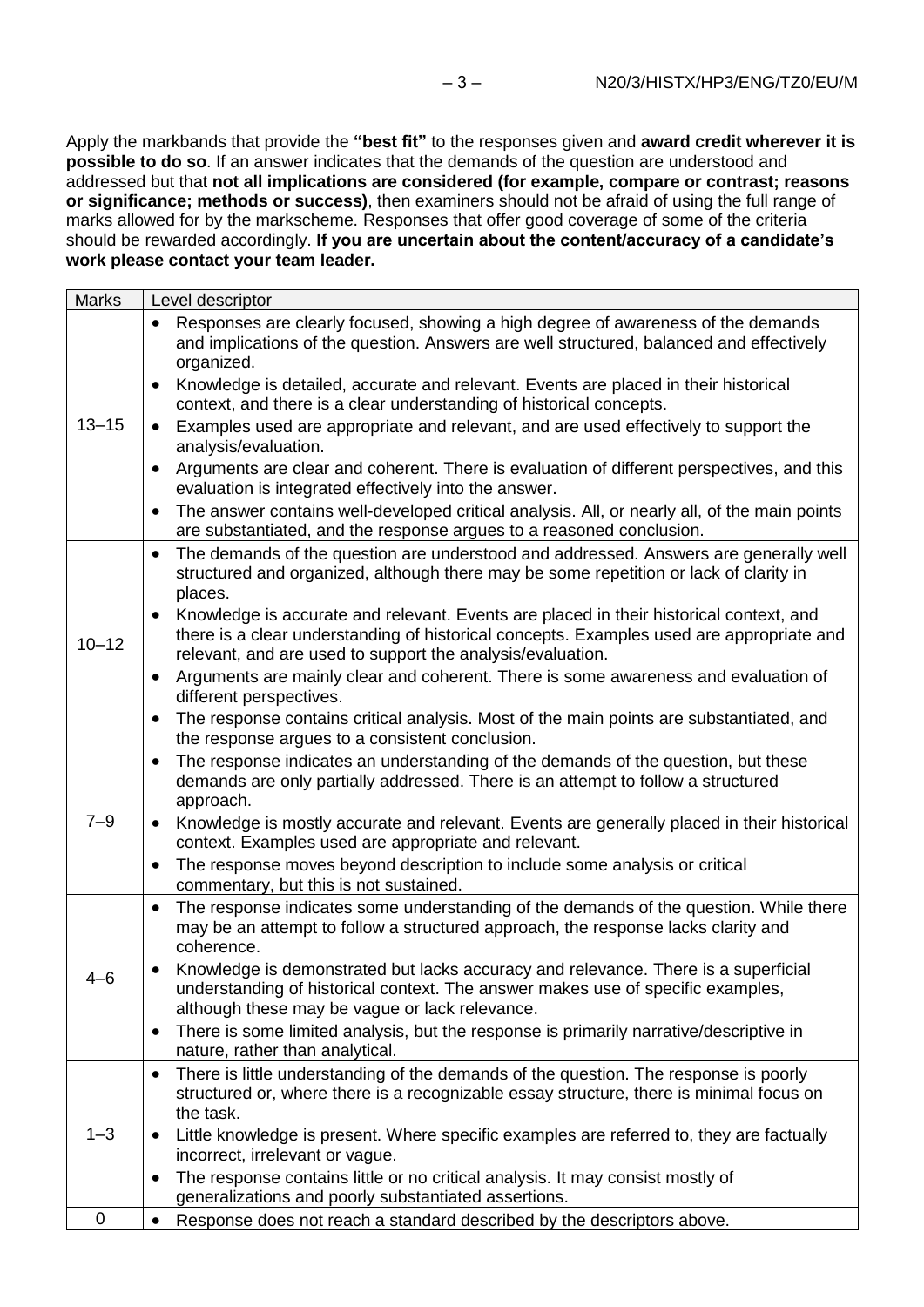## **Section 1: Monarchies in England and France (1066–1223)**

**1.** "The main aim of William I's foreign policy was to protect his conquest of England." Discuss.

The question requires that candidates offer a considered and balanced review of the statement that William I's foreign policy was defensive. Foreign policy issues to consider could include relations with Scotland, Wales, France, Flanders and Denmark. Rebellions in and attacks on Normandy could also be considered, for example in 1078 the French supported William's son, Robert, in his rebellion. To support the statement candidates could discuss William I's actions to prevent Scottish expansion in Cumbria and Northumbria. Similarly, he was anxious to resist potential threats from Denmark. Norman policy towards Wales was conducted more by the Marcher Lords who attempted to prevent Welsh incursions and who made some advances in South Wales. Some may argue that William was more concerned with his Norman territories than England. However, a counter argument is that a strong Normandy acted as protection from any aggression against England, which is why he had to deal effectively with rebellions. Candidates' opinions or conclusions will be presented clearly and supported by appropriate evidence.

**2.** Examine the reasons for conflict between the kings of England and France between 1154 and 1216.

The question requires that candidates consider the underlying reasons for the intermittent conflicts between England and France over the time period. Some may argue that each conflict had a different cause, some were about the relationship between the kings of France and England and some were territorial disputes. For example, Henry II was reluctant to pay personal homage to Louis VII, there were disputes over the guardianship of Geoffrey of Brittany and Richard I broke his betrothal to Alys of France leading to conflict. Richard and John were in conflict with France to try and regain lost territories. Others may argue that there was one major underlying cause which was the desire of Louis VII and more particularly Phillip Augustus to extend the authority of the French Crown and to weaken the Angevin Commonwealth: a too powerful vassal of France. Phillip Augustus particularly exploited poor relations between Henry and his sons to extend French authority. Candidates' opinions or conclusions will be presented clearly and supported by appropriate evidence.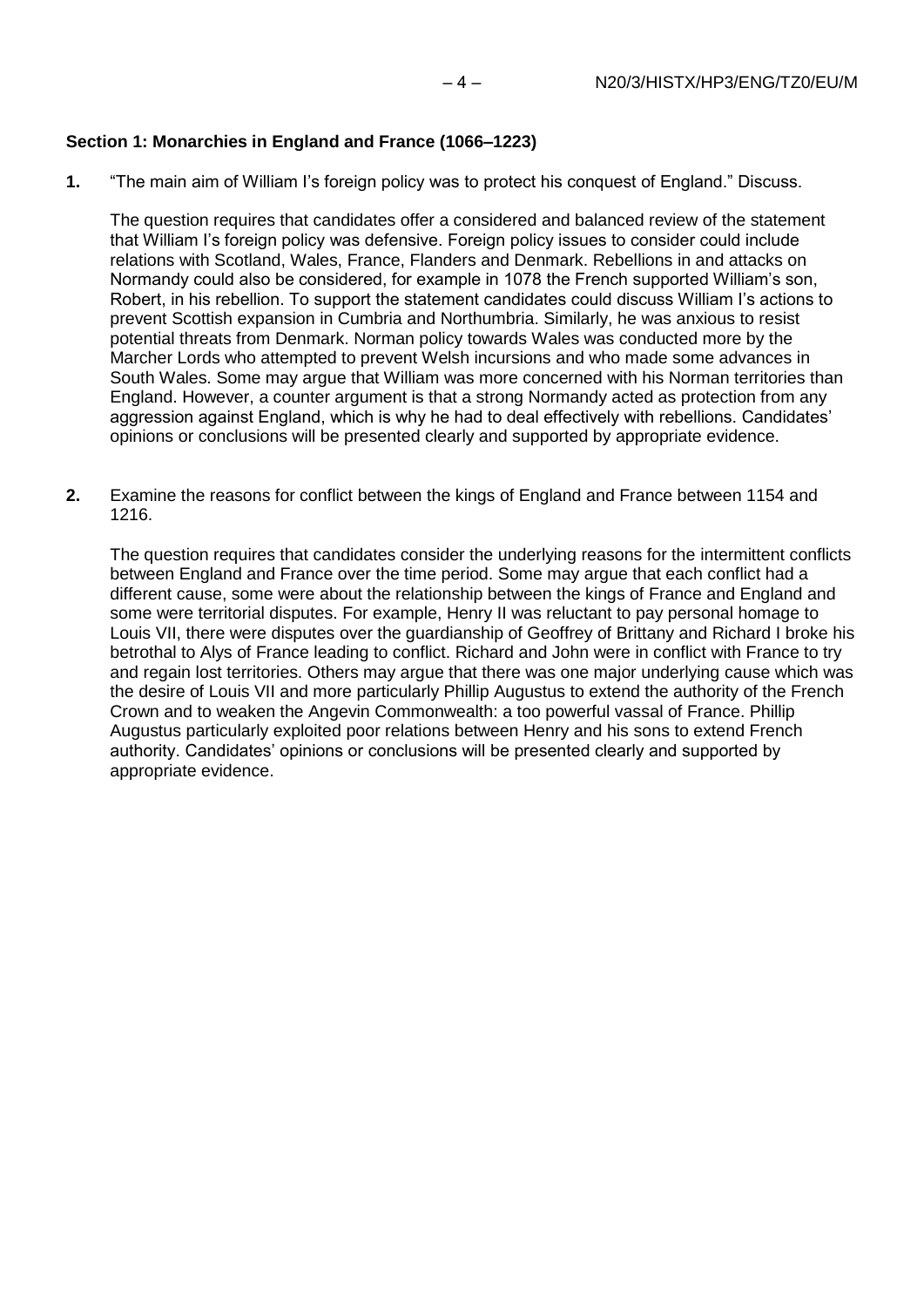## **Section 2: Muslims and Jews in medieval Europe (1095–1492)**

**3.** "The main reason for hostility to Muslims was fear of their power." To what extent do you agree with this statement?

The question requires that candidates consider the merits or otherwise of the statement that the main reason for the hostility to Muslims was fear of their power. Candidates may refer to European anxieties about access to Jerusalem and how this stoked their fears of Muslim power after the Seljuk invasions. Some may argue that economic power and the expansion of Muslim controlled lands was the reason for hostility as they controlled important trading routes. Clear examples of this are the tensions between Muslim traders and the important Christian cities of Pisa and Genoa. Another reason for hostility could be Muslim power in the Mediterranean. The Crusades in this respect can be viewed as a direct counterattack against their power. Other relevant factors may be addressed, for example the economic decline of Europe or religion, which drove expansionism in the eastern Mediterranean to protect Eastern Christian people. Candidates' opinions or conclusions will be presented clearly and supported by appropriate evidence.

**4.** "The persecution of the Jews had a negative impact on medieval European society." Discuss.

The question requires that candidates offer a considered and balanced review of the statement that the persecution of Jews had a negative impact on medieval European society. Candidates may refer to their role as important traders or money lenders to merchants and kings and that their persecution often disturbed commerce or the flow of capital in many European countries. Some may argue that the segregation of Jews in particular districts and their exclusion from certain aspects of urban life had a negative impact on social and economic relations. Some may argue that rulers used Jews as scapegoats for economic problems to win favour with their population and candidates may consider this as having a positive effect for the rulers or a negative impact due to rulers' failure to address the real cause. Other relevant factors, for example, religious fanaticism and violence between Christians and Jews in the context of the Crusades could be seen as drivers of persecution, but it could be argued that it had a unifying effect on Christians in society. Candidates' opinions or conclusions will be presented clearly and supported by appropriate evidence.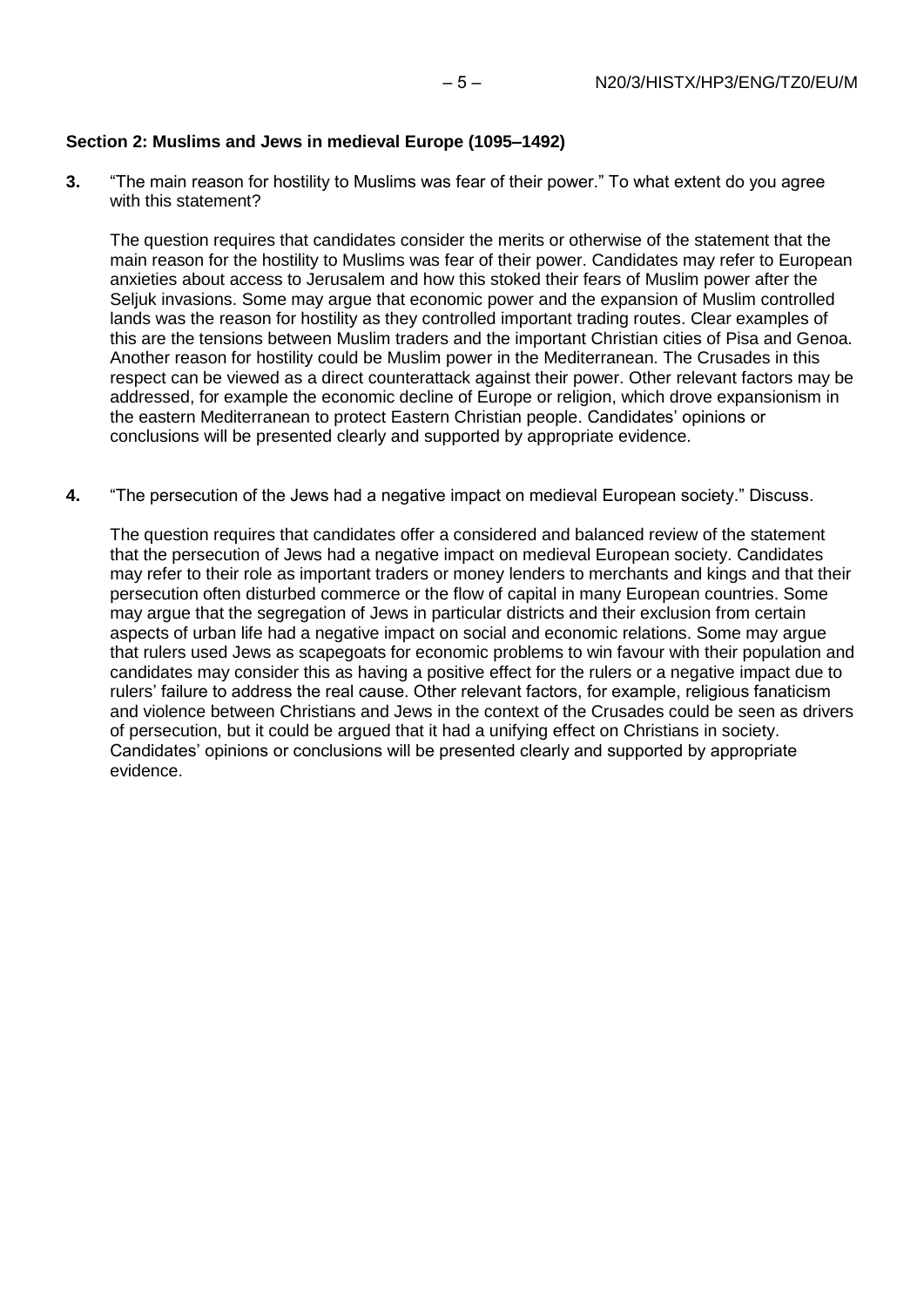#### **Section 3: Late medieval political crises (1300–1487)**

**5.** Discuss the causes of the first stage (1337–1360) of the Hundred Years' War.

The question requires that candidates offer a considered and balanced review of the reasons why England and France first went to war in 1337. Some may argue the main reason was Edward III's claim to the French throne through his mother Isabella. The unexpected succession of Philip VI (Valois) was upheld by invoking Salic law, causing war between England and France. Others may argue that Edward initially paid homage for Aquitaine and did not make his claim until tensions with France increased over issues such as refuge being offered to David II in 1337 and the annexation of Aquitaine. Edward had to claim the throne to avoid excommunication for declaring war on his feudal overlord. Constant border tensions between France and Anglo-Gascon barons were a contributory factor. Some may point out that though the disputed succession was the main cause the underlying cause was rivalry between the French and English thrones for the rich territories of Aquitaine and Gascony. Candidates' opinions or conclusions will be presented clearly and supported by appropriate evidence.

**6.** Compare and contrast the rule of Philip the Bold (Philip II) and Charles the Bold.

The question requires that candidates give an account of the similarities and differences in the reigns of the two rulers of ducal Burgundy. Philip was appointed Duke in 1363 with Burgundy remaining an appanage of France. Charles became Duke in 1467. Candidates may refer to the fact that both sought to increase Burgundian territory: Philip often through marriage, he acquired the counties of Burgundy, Artois and Flanders. Charles attempted to increase Burgundy's power through various military campaigns that were of limited success. Both encouraged merchants to trade actively to increase the wealth of Burgundy. Candidates may argue that the most significant difference between the two was in their relationship with France. Philip, as a French prince, was happy for the duchy to be linked to the French crown and much of his focus was on events in France. He was regent for Charles VI and he was determined to keep the Orleans branch of the Valois family from power. In contrast Charles wanted complete independence from France and was involved in various campaigns against France to achieve this. Candidates' opinions or conclusions will be presented clearly and supported by appropriate evidence.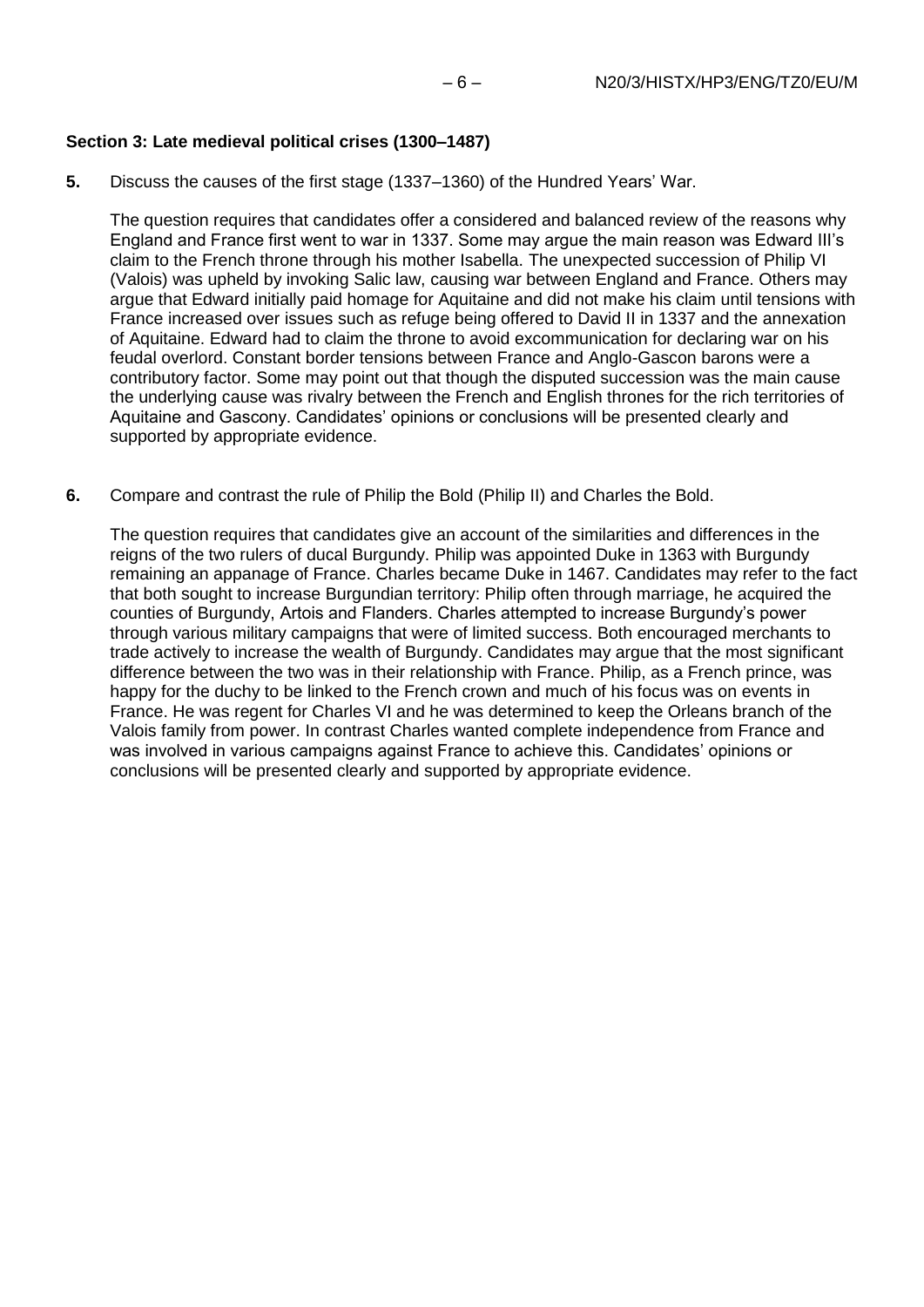### **Section 4: The Renaissance (c1400–1600)**

**7.** Compare and contrast the forms of government in **two** of the following Italian city states: Milan, Florence, Venice.

The question requires candidates give an account of the similarities and differences in the governments of two of the named city states referring to both throughout. Areas to discuss should include the size of the political class, which could include middle class merchants, a few wealthy families and possibly the guilds. Some may argue that all were similar in that they were oligarchies. Another area to consider could be the extent to which they were republics. There may be discussion of the dominance of one particular family such as the Sforza in Milan and the Medici in Florence. Some may argue that the *Doge* in Venice were an elective monarchy and that in Milan the Sforza were similar to a monarchy as power became hereditary, whereas Florence had a republican constitution that ensured that no one group or person had complete political control. The extent of similarities and differences will vary according to the chosen exemplars; do not expect an equal number of both. Candidates' opinions or conclusions will be presented clearly and supported by appropriate evidence.

**8.** "The Renaissance had little impact." Discuss with reference to **one** European country excluding Italy, Burgundy and Germany.

The question requires that candidates offer a considered and balanced review of the statement that the Renaissance changed very little in the country they have chosen to consider. One approach could be to identify the main characteristics of the Renaissance and then to consider which of these, if any, had an impact. The main characteristics could include the move towards a more humanist education, developments in scientific knowledge, changing attitudes to religion, a more educated population as a consequence of developments in printing, support for trade and exploration, as well as changes in the arts and politics. The Renaissance is viewed as having transformed these areas and as being a period of cultural renewal. The extent of its impact will vary from country to country and candidates may offer some explanation as to why there was or was not a significant impact. Candidates' opinions or conclusions will be presented clearly and supported by appropriate evidence.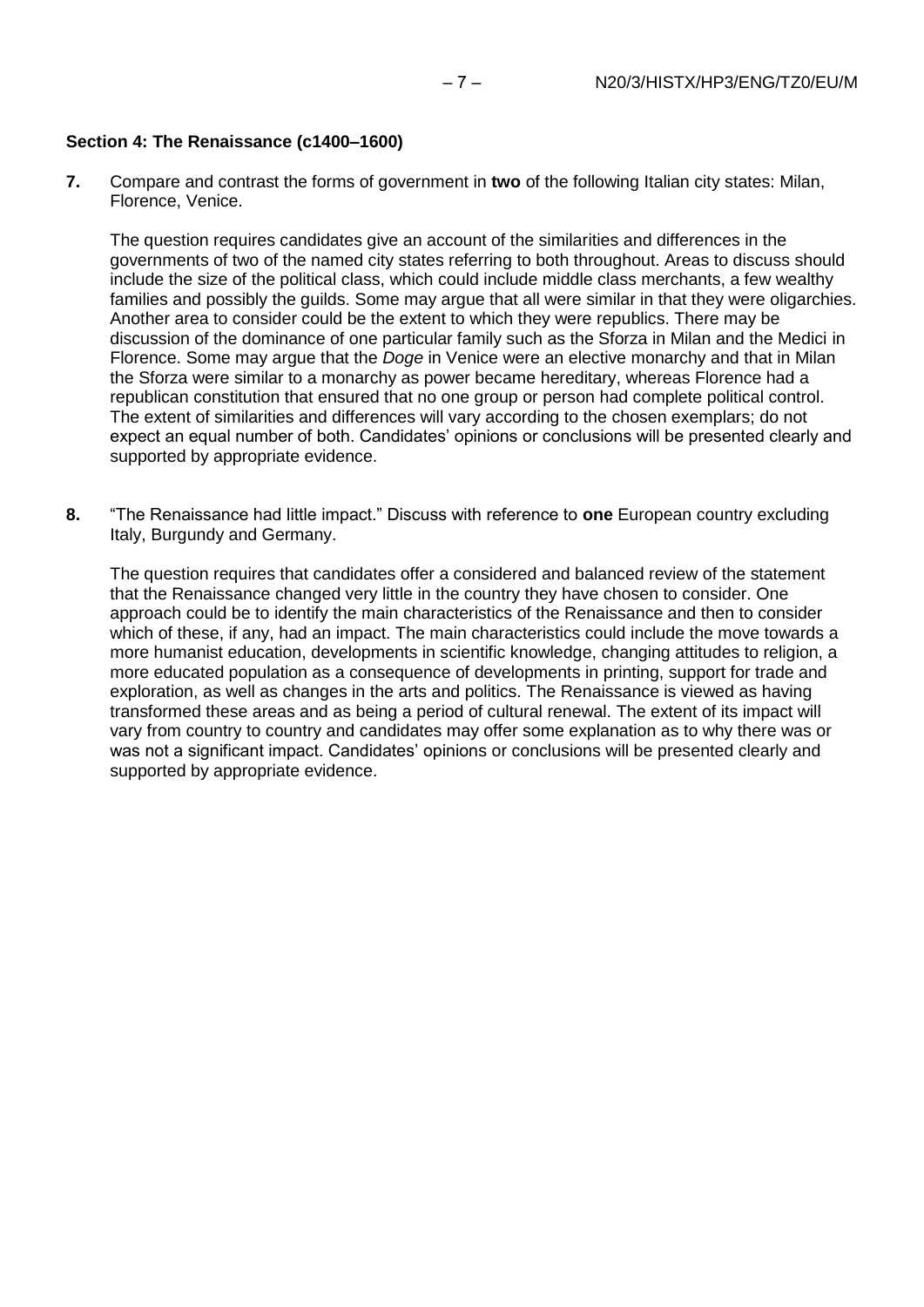## **Section 5: The Age of Exploration and its impact (1400–1550)**

**9.** "The main reason for exploration was a desire to open trade routes for luxury goods." Discuss.

The question requires that candidates offer a considered and balanced review of the statement that the main reason for exploration was a desire to open trade routes for luxury goods. Candidates may refer to the importance of luxury goods such as silk, gold, silver, ivory, porcelain and tea, which could be considered an impetus for exploration. Internal demand for these types of resources by certain social classes, such as the nobility and aristocracy, drove many of these classes to fund expeditions and also sparked the merchant classes to try to provide these goods. Other relevant factors may be addressed, for example the Renaissance spirit linked to testing human ability; a desire to explore the unknown and to expand their knowledge of the world; economic expansion and competition particularly along Muslim and Italian trade routes; and the religious motive to expand Christianity also played a significant role. Candidates' opinions or conclusions will be presented clearly and supported by appropriate evidence.

**10.** Discuss the consequences for European states of the exploration of the Indian Ocean.

The question requires that candidates offer a considered and balanced review of the consequences for European states of the exploration of the Indian Ocean. Consequences may extend beyond the timeframe but they must be clearly linked to the issue raised in the question. Candidates may refer to the increased status of Portugal through the creation of new trade routes to India that broke apart the Arab–Venetian monopoly of the spice trade. Some may argue that a consequence was the arrival of various goods and their impact on the demand for certain commodities developed European markets. Candidates may refer to the transformation that took place in political and commercial organizations as important consequences of exploration. Other relevant factors may be addressed, for example, a new world view of the globe and Europe's place in it, and the power of European trading companies that monopolized trade for the mother country. Candidates' opinions or conclusions will be presented clearly and supported by appropriate evidence.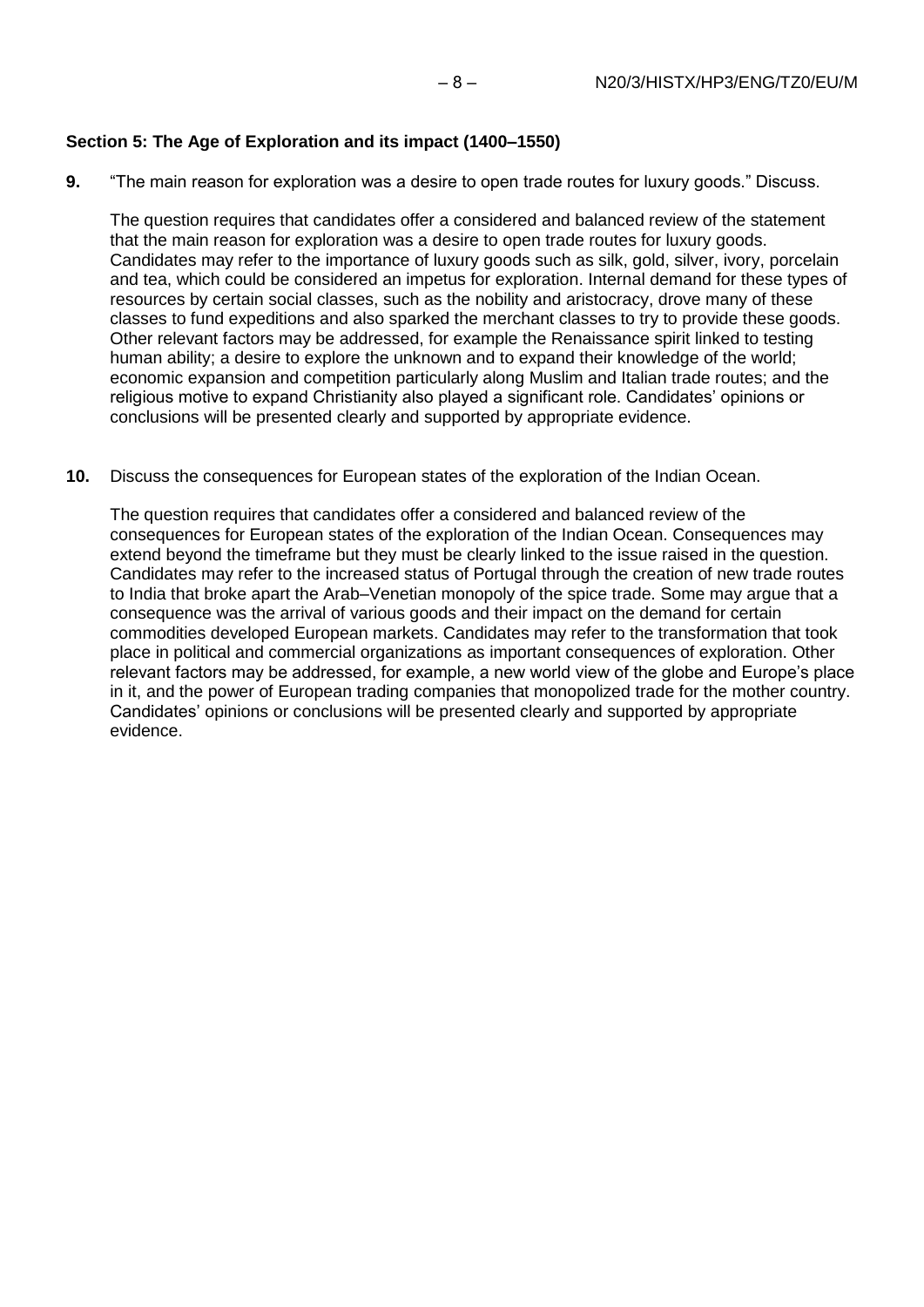## **Section 6: Aspects of the Reformation (1517–1572)**

**11.** Discuss the significance of Luther's three critical tracts of 1520 to the Reformation.

The question requires that candidates offer a considered and balanced review of the significance of Luther's three critical tracts of 1520 to the Reformation. Consequences may extend beyond the timeframe but they must be clearly linked to the issue raised in the question. Candidates may refer to the challenge this represented to the very foundations of Catholicism in its attacks on the sacraments, particularly in the second tract. Some may argue that the third tract was significant as it concerned Christian liberty, focused more on political life, the Catholic system and the pope himself. Some may argue that the three tracts focused on faith and the word of God which helped crystalize the demands and logic of the Reformation and their significance as a call to action that proposed the separation of the spiritual and political realm. Other relevant factors may be addressed, for example the role of the Christian nobility in challenging the position of the pope and demanding a sort of egalitarian relationship between priests and the faithful, but with a focus on the issue in the question. Candidates' opinions or conclusions will be presented clearly and supported by appropriate evidence.

**12.** Evaluate the role of the Peace of Augsburg in resolving religious conflict.

The question requires that candidates make an appraisal of the role of the Peace of Augsburg, weighing up the strengths and limitations in resolving religious conflict. Candidates may refer to the important part it played in relieving some of the religious tension and in producing a certain level of tolerance. Some may argue the importance of allowing German princes to decide their religious affiliations in the sovereign territories and the fact that it did maintain the peace and save the Holy Roman Empire from serious internal conflict. Candidates may also refer to its limitations, for example, legalizing but not accepting all religious practices within the Protestant traditions, which can be considered a cause of the Thirty Years' War. Some may argue that the Peace of Augsburg did not address the important issue of reparations for some of the territorial possessions or ecclesiastical lands of Catholics in Lutheran territories. Candidates' opinions or conclusions will be presented clearly and supported by appropriate evidence.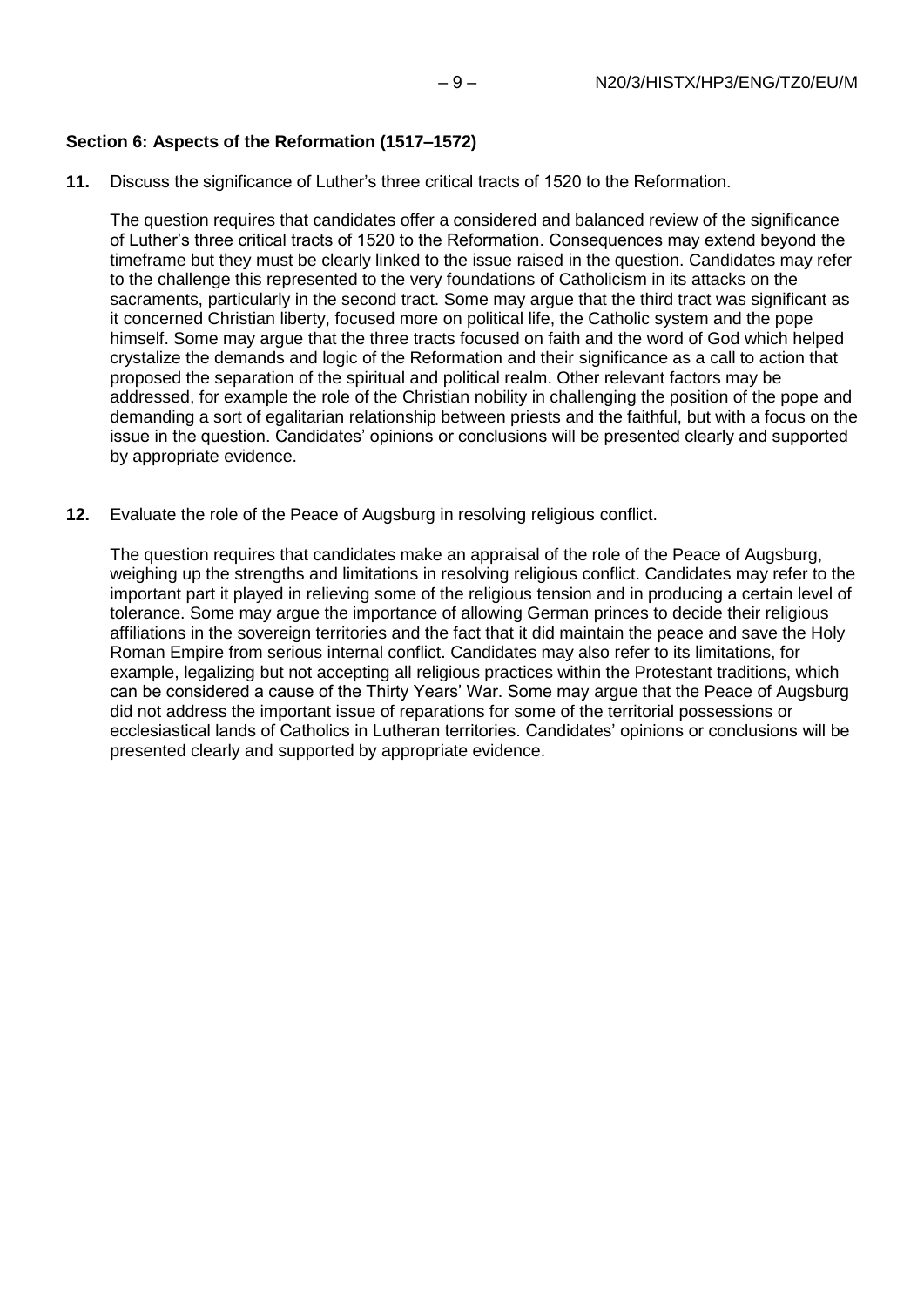## **Section 7: Absolutism and Enlightenment (1650–1800)**

**13.** "Enlightenment ideas had little impact on politics." Discuss with reference to **two** of the following: Germany, England, Scotland, France, Spain, the Dutch Republic or Italy.

The question requires that candidates offer a considered and balanced review of the extent to which Enlightenment ideas changed political activity/structures in their chosen exemplars. There may be discussion as to whether these ideas altered attitudes to social inequality and ultimately contributed to a revolution as was perhaps the case in France. In other exemplars anti-clericalism reduced the power and influence of the church. Arguably, Enlightenment ideas contributed to the emergence of an educated and prosperous middle class in many countries, who felt it was their right to participate in politics. Some may argue that this educated bourgeoisie meant that rulers/governments had to consider public opinion. The importance of scientific ideas also had some impact on politics, there was a growing expectation that political power should be implemented rationally and effectively. Some might argue that Enlightenment ideas had very limited impact in many states even where the ruler was interested in Enlightenment ideas, such as Frederick the Great in Prussia, as the political structure was unchanged. Candidates' opinions or conclusions will be presented clearly and supported by appropriate evidence.

**14.** Examine the importance of monarchical patronage to the arts.

The question requires that candidates examine the interrelationship between artistic development and monarchical patronage. It could be argued that monarchical patronage was very important to the arts as it was the main means of financing artistic endeavor. The arts could be taken to include architecture, sculpture, painting, music, poetry, literature and even porcelain such as Sèvres and tapestries such as Gobelins. Responses could also highlight that monarchs supported the arts in order to enhance their own power. It could also be argued that aristocratic and even bourgeois patrons were as important as monarchical patronage. Examples of monarchs who were great patrons could include Louis XIV in France, where the building of Versailles supported a range of artistic activities (architecture, painting, sculpture); Frederick the Great's support for music and poetry in Prussia; Augustus II in Saxony (Meissen china) and Goya as court painter in Spain. Candidates' opinions or conclusions will be presented clearly and supported by appropriate evidence.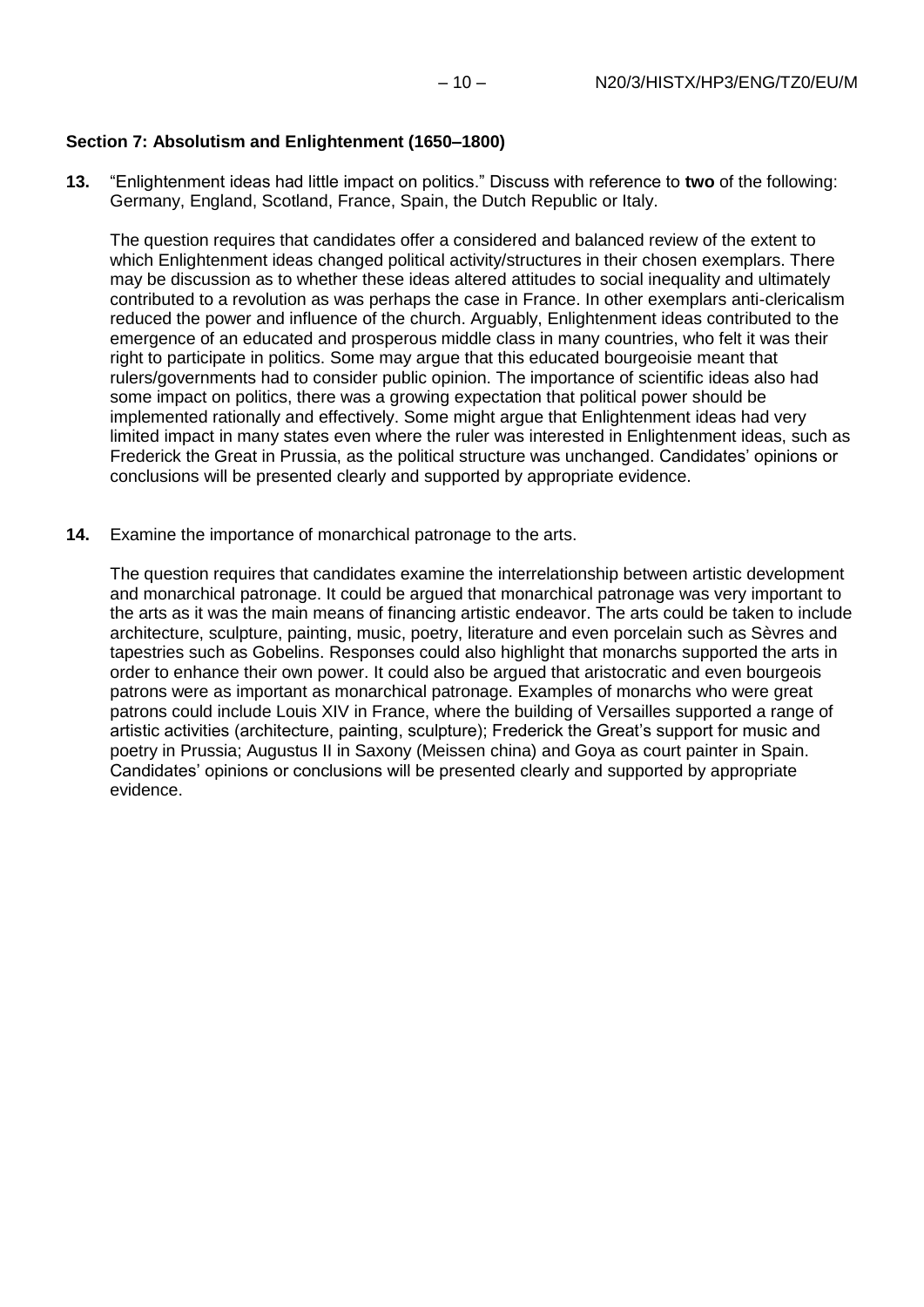#### **Section 8: The French Revolution and Napoleon I (1774–1815)**

**15.** To what extent was Louis XVI responsible for the end of the monarchy in 1792?

The question requires that candidates consider the merits or otherwise of the view that the actions of Louis XVI caused the collapse of the monarchy. Some may choose to set their responses within the context of Louis' reign with some discussion of the causes of the 1789 Revolution and argue for or against Louis' responsibility for these problems. Some may argue that his actions during the constitutional period were contributory factors to the end of the monarchy. Louis reluctantly agreed to his power being limited by the 1791 Constitution. The flight to Varennes in June 1791 caused much hostility towards the monarchy. Others could argue that the radicalization of the revolution was caused by the financial crisis and the fear of invasion and this had little to do with Louis, who was virtually powerless by then. Radicalization led to the Jacobin coup of August 1792 and the election of the republican-dominated National Convention which made the end of the monarchy much more likely. Candidates' opinions or conclusions will be presented clearly and supported by appropriate evidence.

**16.** "The Revolution had a significant social and economic impact up to 1799." To what extent do you agree with this statement?

The question requires that candidates consider the merits or otherwise of the statement that the economy and social structure of France was affected by the Revolution. The impact could be both negative and positive. The economic impact was largely negative with growing inflation and the fluctuating value of the *assignat*, which collapsed in 1796. The war was costly and damaged manufacturing and trade (exports fell by 50%); this is directly linked to the revolution. Arguably there was significant social change with the end of the monarchy and feudalism. The bourgeoisie gained power, wealth and influence and dominated politics to a great extent. The peasantry was no longer restricted by feudalism and retained land gained, so a large class of small landowners was established. Despite the Terror and emigration (7–8%) the position of the nobility remained largely unchanged as they retained most of their landholdings. In the cities where the *sans culottes* gained little economically or politically, the Revolution had little permanent impact on their lives. Candidates' opinions or conclusions will be presented clearly and supported by appropriate evidence.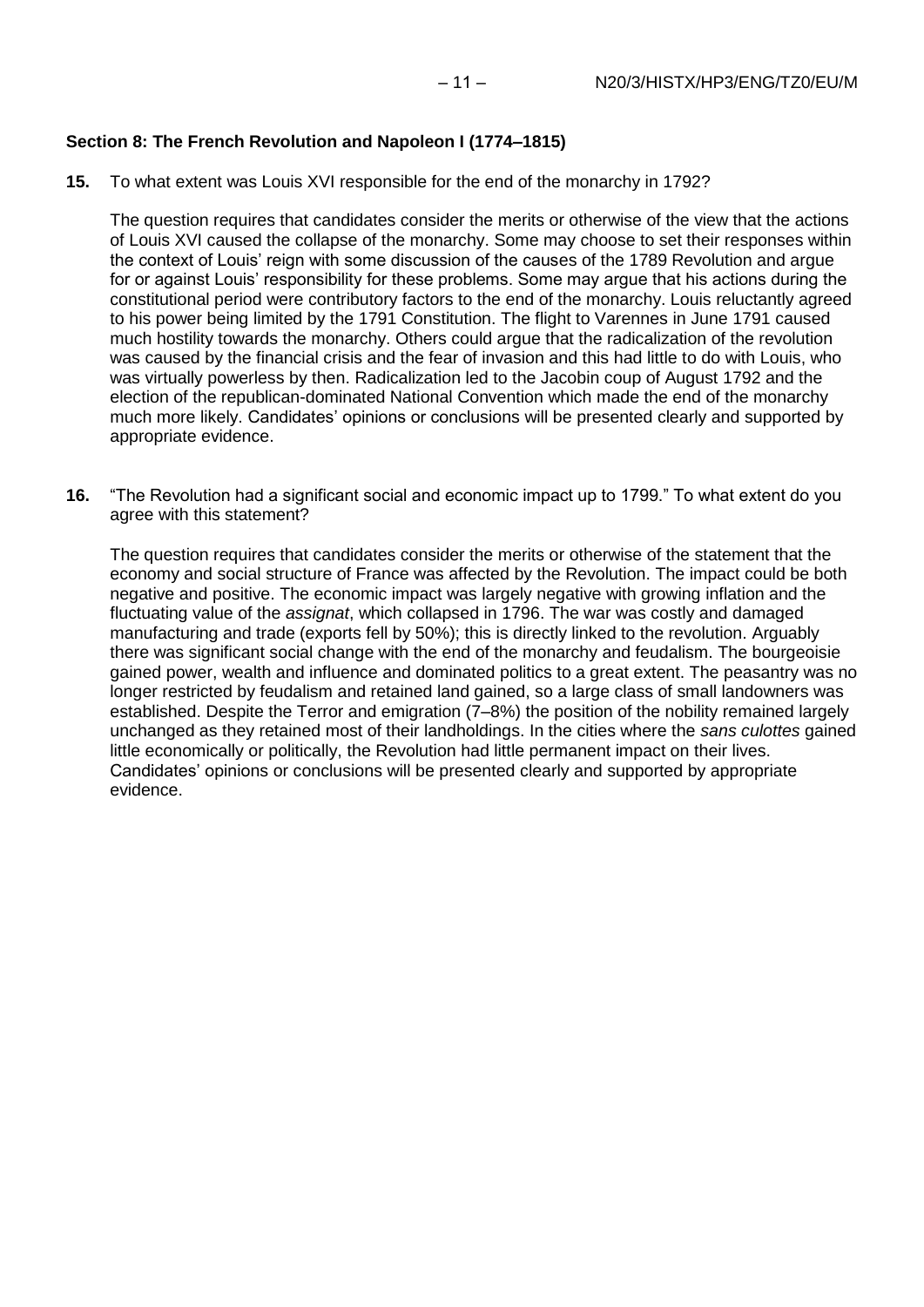### **Section 9: France (1815–1914)**

**17.** To what extent were the policies of Charles X the main reason for the establishment of the July Monarchy?

The question requires that candidates consider the merits or otherwise of the view that it was the policies of Charles X that led to his abdication and the establishment of the July Monarchy. Policies to consider could include: compensation for *émigrés*, the return of the Jesuits and the introduction of the death penalty for sacrilege; these all led to the growth of an opposition press led by Thiers. Polignac's appointment as chief minister increased criticism of Charles. The July Ordinances of 1830 (St. Cloud Ordinances) were an attempt to control the press and reduce the electorate, this led to increased opposition and a workers/bourgeois alliance calling for resistance to the reactionary policies. The regime lost control of the situation in July; Louis Philippe accepted the Tricolor flag and despite Charles' abdication in favor of his grandson, Louis Philippe was proclaimed King of the French in August. Responses could argue that the policies were largely responsible for the Revolution of 1830, but that it was a middle-class revolution not a republican one, that wanted a moderate monarchy. Candidates' opinions or conclusions will be presented clearly and supported by appropriate evidence.

**18.** Evaluate the successes and failures of the domestic policies of Napoleon III.

The question requires that candidates make an appraisal of Napoleon III's domestic policies, weighing up the strengths and limitations. He had promised peace, stability and economic growth. France experienced industrial growth and development of the railways. Improvement to financial credit systems (Crédit Mobilier, Crédit Foncier) encouraged investment. He pursued free trade, for example signing the Cobden–Chevalier Treaty, although this was not always popular. The 1850s were prosperous although not for the working class. There was political stability as Napoleon used some censorship to limit opposition, but repression was limited. Education was made compulsory and there was a great improvement in literacy. Napoleon also remodelled Paris with Haussmann's help, some might argue that this displaced many people in working-class areas and forced rents up. During the Liberal Empire, opposition groups were allowed a voice and in the plebiscite of 1870 some 7.3 million people supported the regime. Some may argue the policies were successful but that their impact was uneven across the population. Candidates' opinions or conclusions will be presented clearly and supported by appropriate evidence.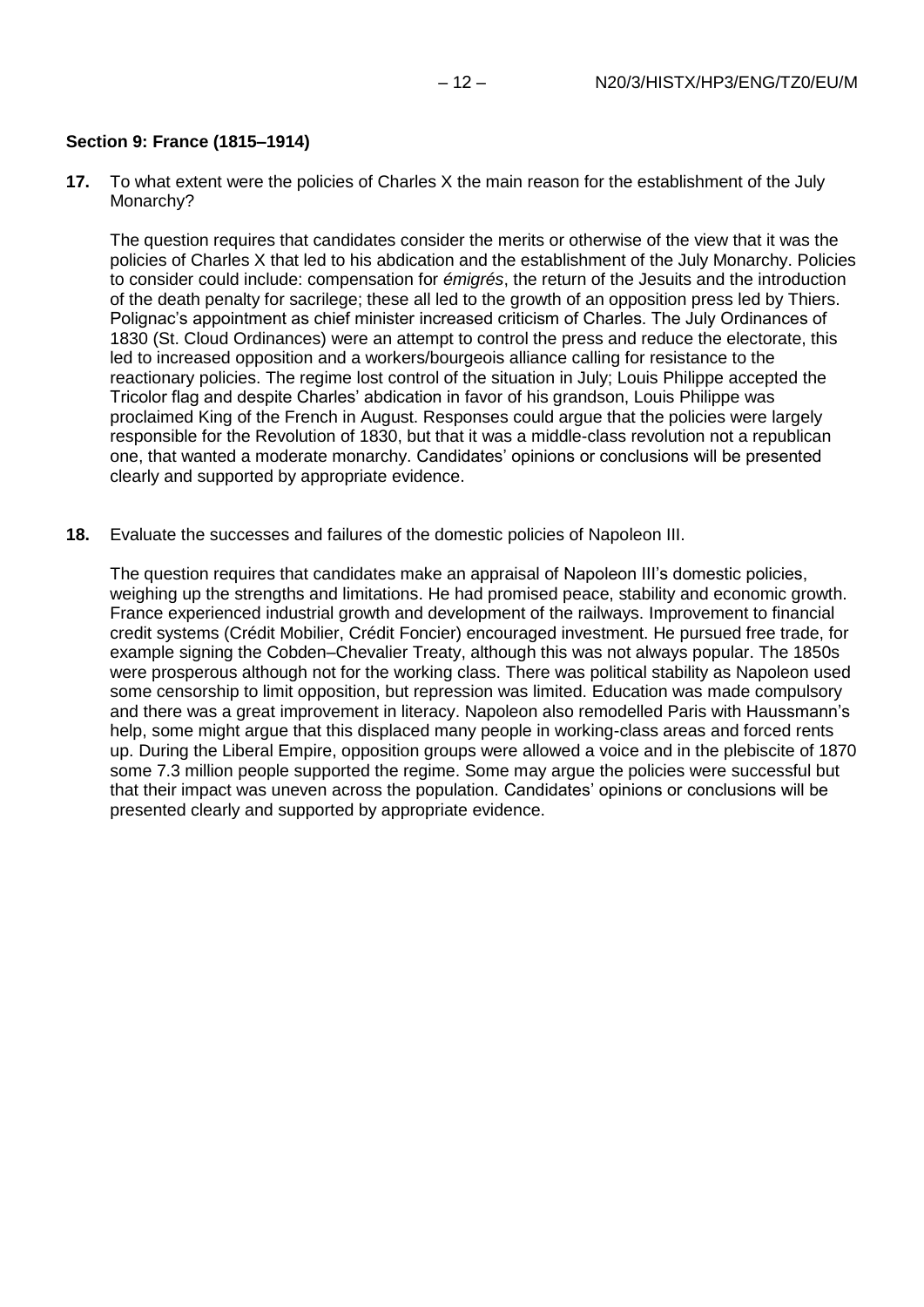#### **Section 10: Society, politics and economy in Britain and Ireland (1815–1914)**

**19.** "Social protest was the main reason for the repeal of the Corn Laws." To what extent do you agree with this statement?

The question requires that candidates consider the merits or otherwise of the statement that social protest was the main reason for the repeal of the Corn Laws. Candidates may consider the nature and tactics of the Anti-Corn Law League: it was a very middle-class movement that relied on the press, petitions and some mass meetings to generate support. By 1845 there were 12 abolitionist MPs and Peel reduced some duties. Peel was convinced of the need for repeal but was worried about the unity of his party. The Irish potato famine caused him to bring a repeal bill to parliament with the support of the Cabinet, during the ensuing crisis the Conservative Party split and the bill was passed with Whig support. It could be argued that it was the Anti-Corn Law League with significant popular support that made repeal a live political issue leading to repeal. Others could argue it was Peel's determination to push repeal through parliament knowing it would split the Conservative Party that led to the repeal of the Corn Laws. Candidates' opinions or conclusions will be presented clearly and supported by appropriate evidence.

**20.** Evaluate the impact of the Labour Party on British politics before the First World War.

The question requires candidates to make an appraisal of the impact of the emergence of the Labour Party on British politics prior to 1914, weighing up the strengths and limitations. In 1900, the Labour Representation Committee (LRC) was formed. The LRC made an electoral pact with the Liberals and contributed to the Liberal landslide of 1906. The pact ensured that 29 Labour MPs were elected, who were able to have some influence on Liberal policies. In support of this argument reference could be made to the Trades Disputes Act (1906) and the Workmen's Compensation Act (1906). However, some might argue that the Liberal government introduced reforms because they did not want to lose working-class votes to Labour and because of the need to improve the health and lives of the population in the national interest. It could be argued that after 1907 the Labour party had limited influence on Liberal reforms. In 1911, there were more than 40 Labour MPs, however they remained the fourth party in the House of Commons with limited impact on politics. Candidates' opinions or conclusions will be presented clearly and supported by appropriate evidence.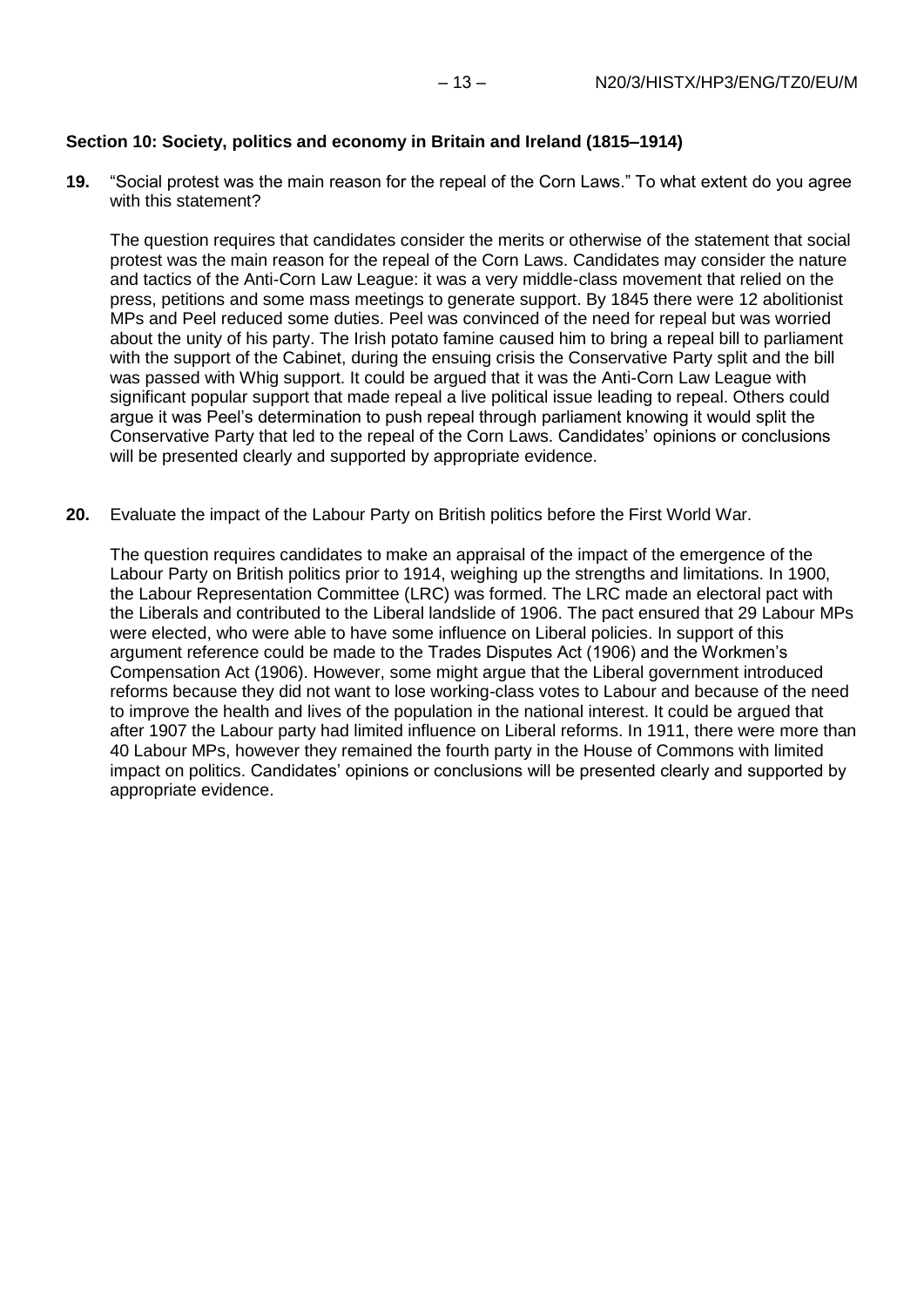## **Section 11: Italy (1815–1871) and Germany (1815–1890)**

**21.** Discuss the reasons for the growth of nationalism and liberalism in the German states during the Vormärz period.

The question requires that candidates offer a considered and balanced review of the reasons for the growth of nationalism and liberalism in the German states during the Vormärz period. Reasons may predate the timeframe but they must be clearly linked to the issue raised in the question. Candidates may refer to the growth of nationalism as a response to the earlier Napoleonic occupation, but that other events, in particular the Rhine crisis of 1840, contributed to nationalism. Some may argue that other reasons for the growth of liberalism were a reaction to the political structures of the individual German states themselves as obstacles for representative government or the support that the professional classes and intelligentsia gave to these ideas. Other relevant factors may be considered, such as the impact of the German confederation, the *Zollverein*, the role played by the Austrian Empire in fuelling nationalism and liberalism. Candidates' opinions or conclusions will be presented clearly and supported by appropriate evidence.

**22.** Evaluate the contribution of Garibaldi to the unification of Italy.

The question requires that candidates make an appraisal of the contribution of Garibaldi to the unification of Italy weighing up the strengths and limitations of his contributions. Candidates may argue that his military contributions in the numerous wars of independence, particularly the Sicilian/Neapolitan campaign of 1860, were significant in the process of unification but might evaluate the relative importance of different actions. Some may argue that his obsession with Rome, from the Roman Republic in 1849 to the numerous attempts to gain control of the city thereafter, helped highlight its importance as a symbol of a fully unified Italy. Some may argue that while Garibaldi's contributions were significant the actions of Cavour and Victor Emmanuel in European diplomacy were a greater contribution to unification. Other relevant factors may be addressed, for example Cavour's use of Garibaldi's actions for his own goals, the decline of the Austrian Empire or the need for economic consolidation and administrative centralization that pushed Italy towards unification. Candidates' opinions or conclusions will be presented clearly and supported by appropriate evidence.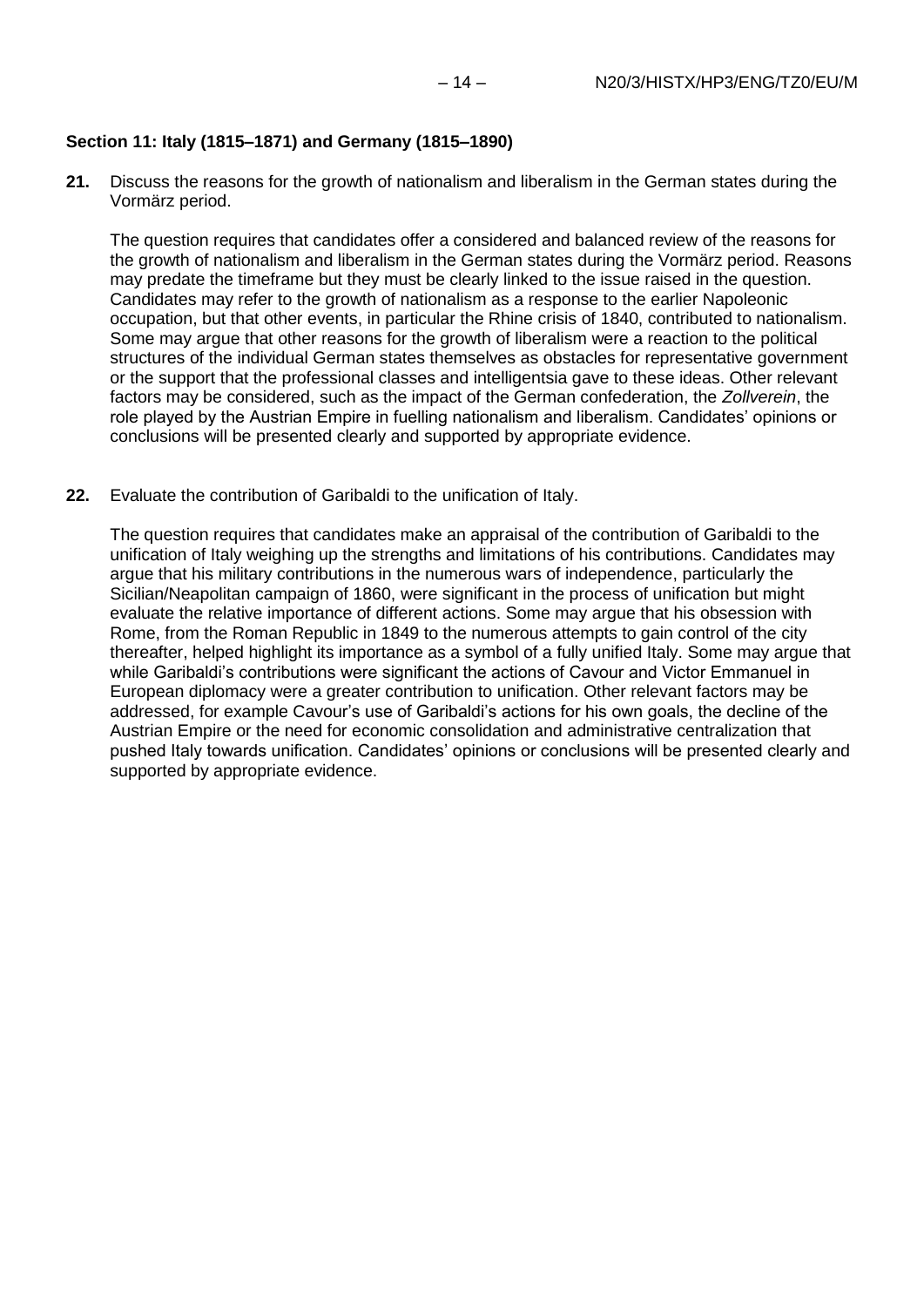## **Section 12: Imperial Russia, revolution and the establishment of the Soviet Union (1855–1924)**

**23.** Compare and contrast the rule of Alexander II and Alexander III.

The question requires that candidates give an account of the similarities and differences in the reigns of the two tsars. Candidates may choose to examine domestic policies, the nature of their rule and foreign policies. The major difference was that Alexander II was a reformer and Alexander III a reactionary; some may argue that both were autocrats. There should be reference to Alexander II's major reforms and how Alexander III reversed them to some extent. For example, the appointment of Land Captains by Alexander III undermined the *zemstvo*, he also increased church influence over education as well as increasing censorship. Both were keen to promote economic growth (emancipation of the serfs, the development of railways and the promotion of industrialization) and there may be some discussion as to how far this was achieved. In foreign policy both were concerned to recover Russian status as a great power (Russo-Turkish War, membership of the *Dreikaiserbund*) and both were keen to extend Russian influence in the Balkans. Candidates' opinions or conclusions will be presented clearly and supported by appropriate evidence.

**24.** "The Bolshevik seizure of power was not based on widespread popular support." To what extent do you agree with this statement?

The question requires that candidates consider the merits or otherwise of the statement that the Bolsheviks did not have huge popular support when they seized power in Oct/Nov 1917. To agree with the statement there could be discussion of the extent of popular support for the Bolsheviks, they had majorities in the Moscow and Petrograd Soviets but only gained 25% of the vote for the Constituent Assembly. There may also be discussion of Lenin's decision to seize the opportunity presented by the disintegration of the Provisional Government and the careful planning of Trotsky to ensure the Bolsheviks gained political power swiftly with the help of the Red Guards. It may be argued that the Bolshevik seizure of power was a political conspiracy. Some may argue that there was popular support to some extent; the unrest in Petrograd indicated discontent with the Provisional Government and the lack of resistance to the Bolsheviks showed a measure of support for Bolshevik actions. Candidates' opinions or conclusions will be presented clearly and supported by appropriate evidence.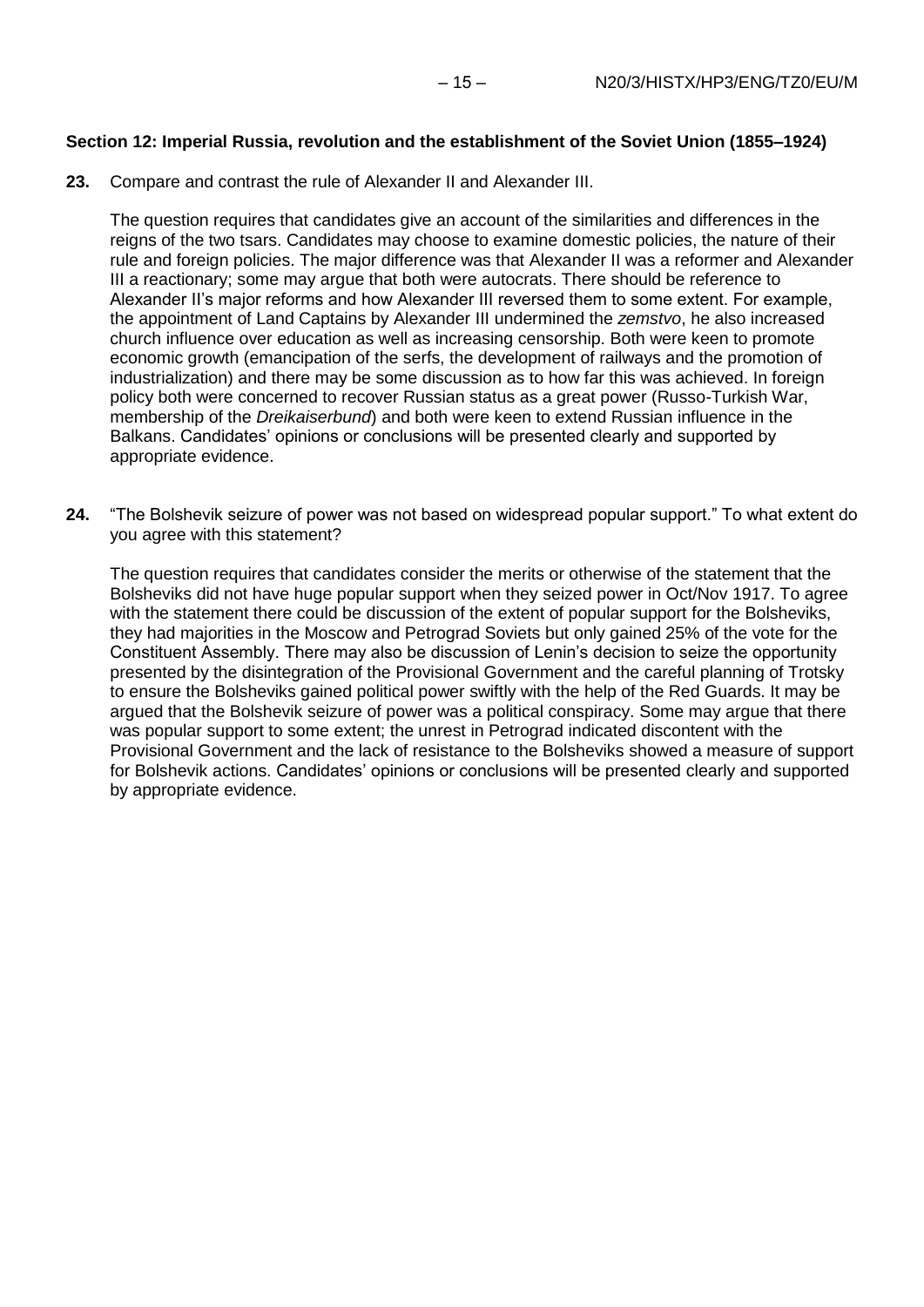## **Section 13: Europe and the First World War (1871–1918)**

**25.** To what extent was the decline of the Ottoman Empire the most significant long-term cause of the First World War?

The question requires that candidates consider the merits or otherwise of the view that the decline of the Ottoman Empire was the most significant long-term cause of the First World War. Candidates may refer to the decline of the Ottoman Empire as a major reason for geopolitical expansion on the part of all, or nearly all, the major powers. Some may argue that the importance of the "Eastern Question" and the rivalry between Russia and Austria-Hungary that developed as a consequence of the decline of Ottoman power was a major cause of the war. These tensions were also fuelled by key political and economic interests in the region. Some candidates may mention that the political vacuum that the Ottoman Empire left, after the loss of Balkan territories in the Balkan Wars, had an emboldening effect on Slavic nationalism which contributed to the outbreak of war. Some may argue that Austria–Hungary's annexation of Bosnia-Herzegovina in 1908 angered the Russian Empire and increased tensions between the two major alliances. Other relevant factors may be addressed, for example, German imperialism and expansionism, or the general atmosphere of militarism linked to the arms race, but with a focus on the issue in the question. Candidates' opinions or conclusions will be presented clearly and supported by appropriate evidence.

**26.** "The strategic errors of the Central Powers were the most significant reason for their defeat in 1918." Discuss.

The question requires that candidates offer a considered and balanced review of the statement that the strategic errors of the Central Powers were the most significant reason for their defeat in 1918. Candidates may refer to military tactics and errors such as the Schlieffen Plan; events such as the battle of the Marne or Verdun; or unrestricted submarine warfare by Germany, which could be considered a cause of the US entry into the war and significant to their defeat. Some may argue that the continuation of German offensives in 1917–1918 contributed to their defeat or that the weakness and different power balance between the Central Powers and the Entente was a significant reason. Other relevant factors may be addressed, for example, the internal domestic challenges within the Central Powers, the crumbling of Germany's allies or the differing levels of economic resources on both sides. Candidates' opinions or conclusions will be presented clearly and supported by appropriate evidence.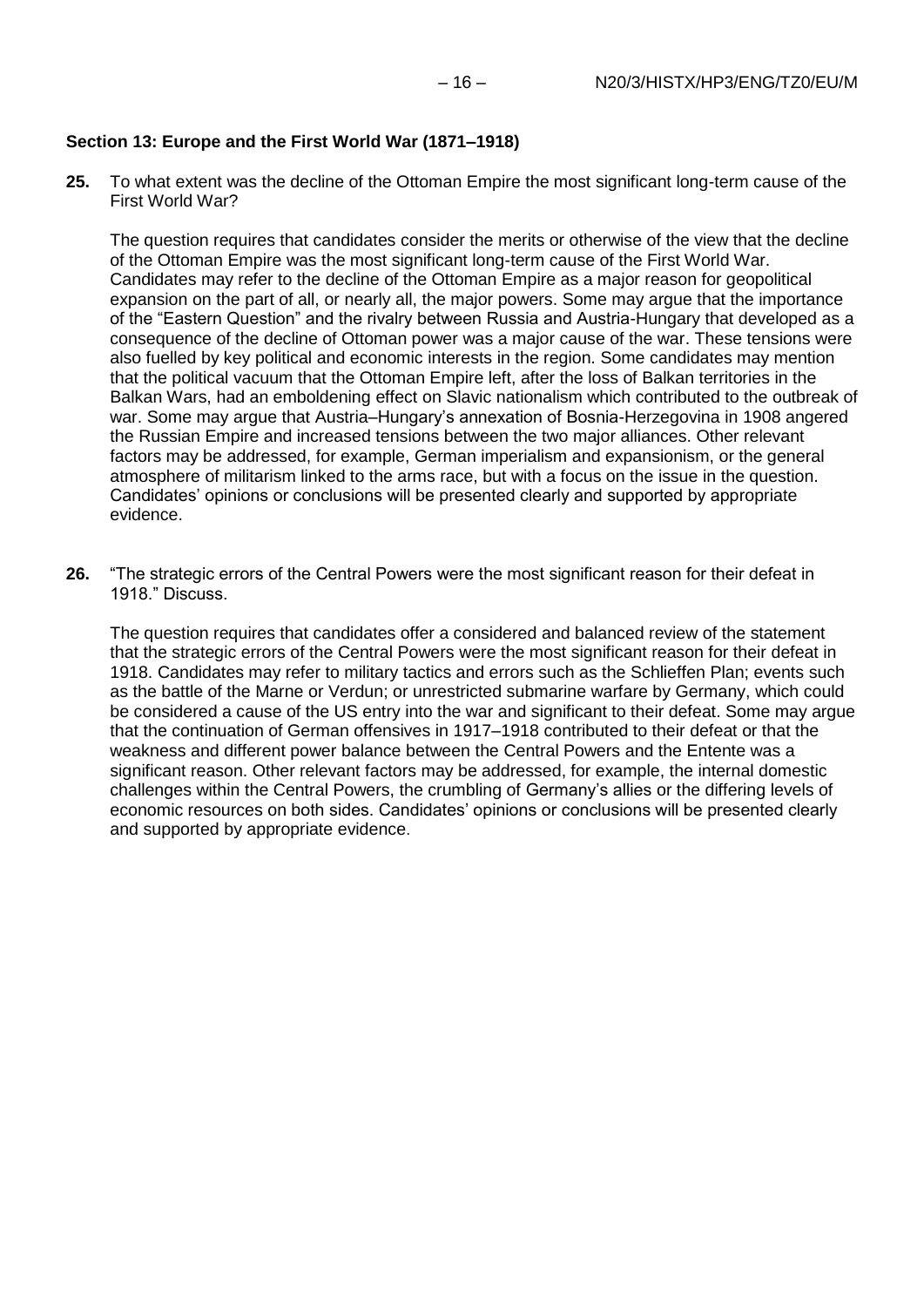#### **Section 14: Inter-war domestic developments in European states (1918–1939)**

**27.** "Hitler's pre-war social and economic policies had popular support." To what extent do you agree with this statement?

The question requires that candidates consider the merits or otherwise of the statement that Hitler's pre-war social and economic policies had popular support. Candidates may offer equal coverage of social and economic policies, or they may prioritize their assessment of one. However, both aspects will be a feature of the response. Candidates may refer to the New Plan of 1933, the Four-Year Plan of 1936 and attempts at autarky, the extent to which these resolved economic depression or unemployment together with their relative popularity. Some may argue that social policies such as the Nuremberg Laws were largely popular but obviously not with the Jewish minority. Candidates may refer to opposition being present but that it was either ineffective or not significant in size and scope. Some may argue that the Catholic Church opposed some Nazi policies such as the removal of crucifixes from schools. Some policies were unpopular with youth groups, in particular the Edelweiss Pirates, who rejected joining the Hitler Youth. Others may argue that despite the various plebiscites supporting the Nazis, the nature of the Nazi state means it is difficult to judge the level of popular support. Candidates' opinions or conclusions will be presented clearly and supported by appropriate evidence.

**28.** To what extent were economic conditions in Spain the main cause of the Civil War in 1936?

The question requires that candidates consider the merits or otherwise of the view that economic conditions in Spain were the main cause of the war in 1936. Causes may predate the timeframe but they must be clearly linked to the issue raised in the question. Candidates may refer to the lack of economic development; the asymmetrical nature of development and the north–south divide such as *minifundios* and *latifundios*; and the failure of the 1932 Agrarian Reform Act to effectively address the land question. Some candidates may argue that the poverty and inequality of the peasants and large rural populations were used by radical political organizations such as the CNT (*Confederación Nacional del Trabajo*) or FAI (*Federación Anarquista Ibérica*) to gain support. Other relevant factors may be considered, for example events such as the *Bienio Negro* or the Asturian Uprising, and the fear of revolution, which mobilized right-wing parties such as CEDA (*Confederatión Espanola de Derechas Autónomas*) leading to political polarization. Others may also argue that causes were linked to the inability of Socialist-Republican leaders such as Azaña or Largo Caballero to effectively address political and economic grievances; or the failure of sections of the Right to accept the Second Republic. Candidates' opinions or conclusions will be presented clearly and supported by appropriate evidence.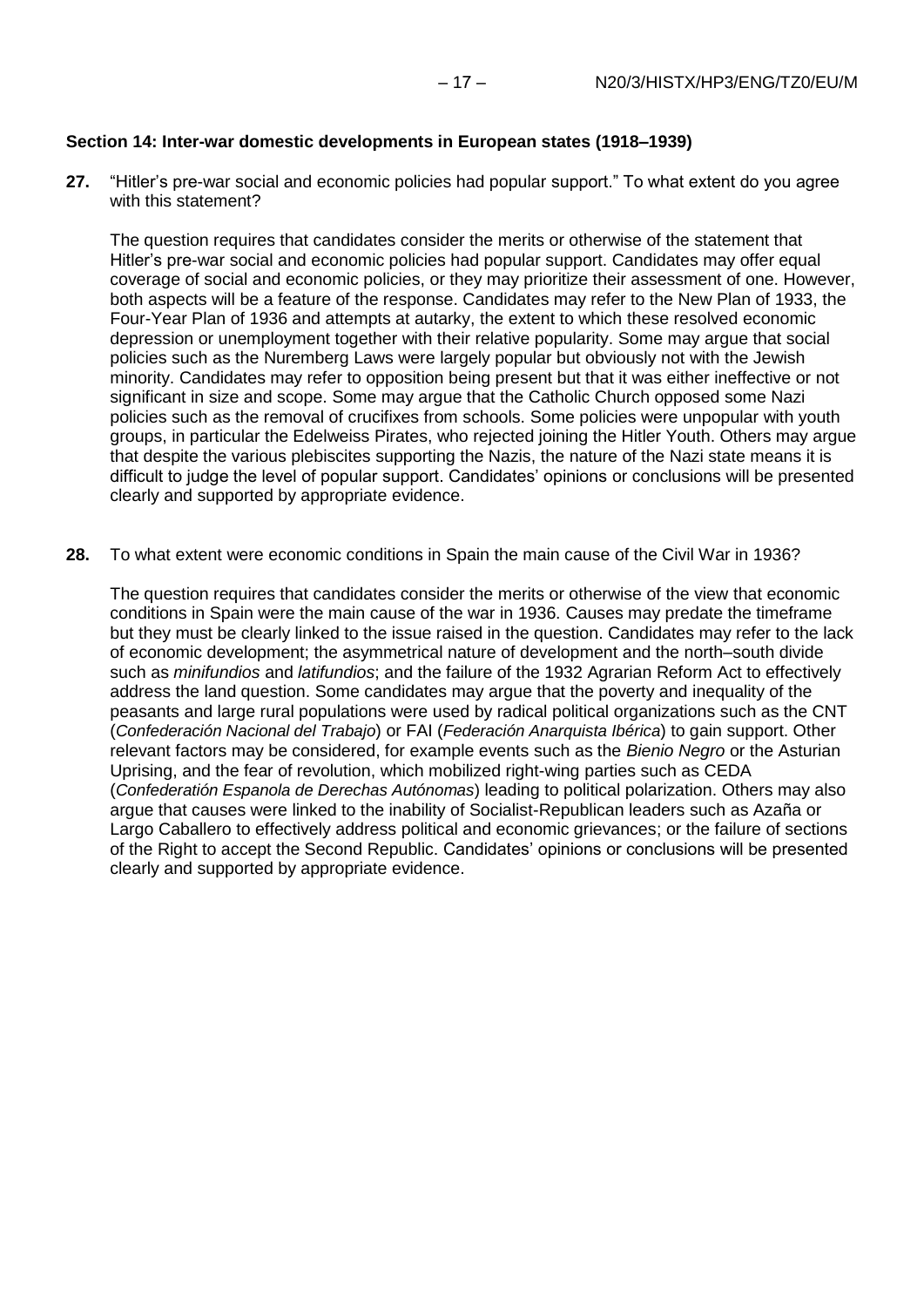## **Section 15: Diplomacy in Europe (1919–1945)**

**29.** "The Paris peace treaties (1919–1923) caused more problems than they solved." Discuss with reference to **two** treaties.

The question requires that candidates offer a considered and balanced review of the statement that the Paris peace treaties (1919–1923) caused more problems than they solved. Candidates may offer equal coverage of two treaties or they may prioritize their discussion of one. However, both treaties will be a feature of the response. Candidates may refer to the general principles and political considerations of the treaties that led to hostility and instability; the contradiction of the principle of self-determination, such as the Anschluss which was forbidden by Versailles. Some may argue that the problems emerged from the fact that the defeated powers were not invited to the negotiations in Paris or that the harshness of the various treaties in terms of war reparations or territorial changes became important grievances for Austria, Hungary and Germany leading to demands for revision of the treaties. Some may argue that security guarantees were not sufficient such as the failure of Versailles to safeguard France against a future German attack. Some could argue that the treaties did solve some problems of national self-determination such as the establishment of an independent Poland and the Baltic states. Candidates' opinions or conclusions will be presented clearly and supported by appropriate evidence.

**30.** "The main aim of Russian/Soviet foreign policy in Europe between 1919 and 1941 was to promote collective security." Discuss.

The question requires that candidates offer a considered and balanced review of the statement that the main aim of Russian/Soviet foreign policy in Europe between 1919 and 1941 was to promote collective security. Candidates may argue that the Treaty of Rapallo in 1922 and the Treaty of Berlin in 1926 helped resolve tensions between Germany and the USSR, advancing collective security in the early part of the inter-war years. Candidates may refer to individual nonaggression pacts (i.e. with France and Czechoslovakia) as well as the USSR's entry into the League of Nations in 1934 as also promoting collective security. Some may argue that Soviet disillusionment with the British and French appeasement of the fascist powers affected collective security and altered the aims of Russian foreign policy. Other relevant factors may be addressed, for example the non-aggression pact with Germany in 1939; Soviet involvement in the Spanish Civil War and the breaking of the non-intervention pact in 1936 could be seen as not pursuing collective security. Candidates' opinions or conclusions will be presented clearly and supported by appropriate evidence.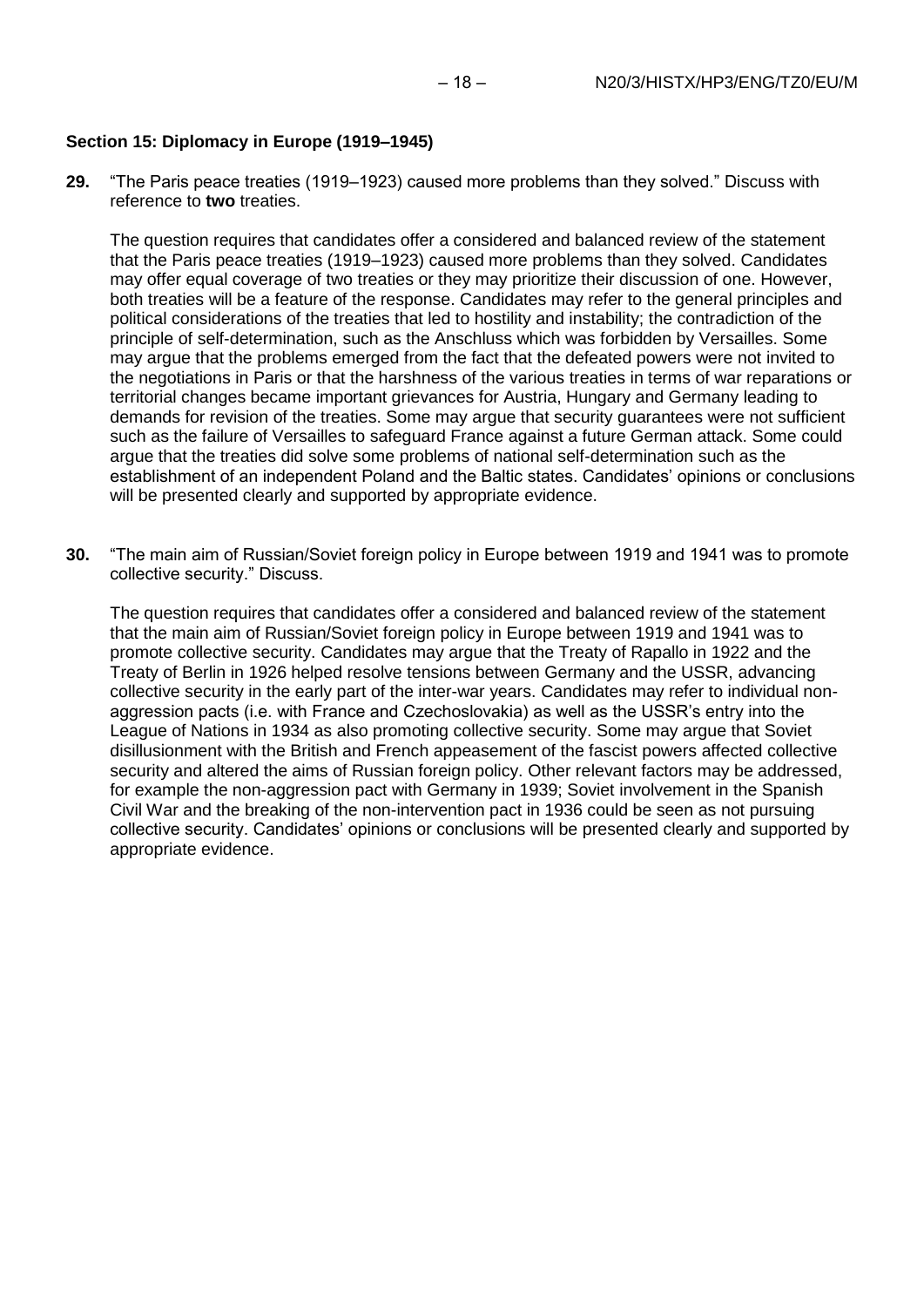## **Section 16: The Soviet Union and post-Soviet Russia (1924–2000)**

**31.** "Propaganda was not a major factor in Stalin's maintenance of power between 1929 and 1953." Discuss.

The question requires that candidates offer a considered and balanced review of the statement that propaganda was not a major factor in Stalin retaining power in the Soviet Union for 24 years. In challenging the statement some candidates may discuss the cult of personality with Stalin presented as Father of the People and Generalissimo during the Second World War. This emphasis on Stalin as a great figure who was leading the Soviet Union to prosperity, security and victory overshadowed other politicians thereby maintaining his dominance. In agreeing with the proposition, it could be argued that it was his dominance of the Communist Party and his willingness to use the party and the NKVD to purge potential rivals such as Kirov, the old Bolsheviks in the Show Trials and even war heroes such as Zhukov, that ensured his continuing in power. In the post-war period, Stalin was able to invoke Cold War tensions to reassert control. It may be argued that propaganda was a product of his power rather than a tool to maintain his position. Candidates' opinions or conclusions will be presented clearly and supported by appropriate evidence.

**32.** Evaluate the impact of political and economic developments in post-Soviet Russia between 1991 and 2000.

The question requires that candidates make an appraisal of the consequences of political and economic change in post-Soviet Russia, weighing up the strengths and limitations. The move to market economics with the "shock therapy" of abandoning price controls led to rising prices, unemployment and homelessness. The key economic impacts were uncertainty, inflation and a poor standard of living for large numbers of the population. With the privatization of state enterprises, the oligarchs emerged and there was industrial decline because of the lack of investment, increasing crime and corruption. From 1993 onwards, politics became less democratic following the attack on the White House (the Russian Parliament building). The new constitution gave the presidency enormous power and limited that of the Duma. There was an element of democracy as parties were still functioning, but they were increasingly subject to interference from the state. The fact that Boris Yeltsin was able to virtually nominate his successor is an indication of the level of presidential power. Candidates' opinions or conclusions will be presented clearly and supported by appropriate evidence.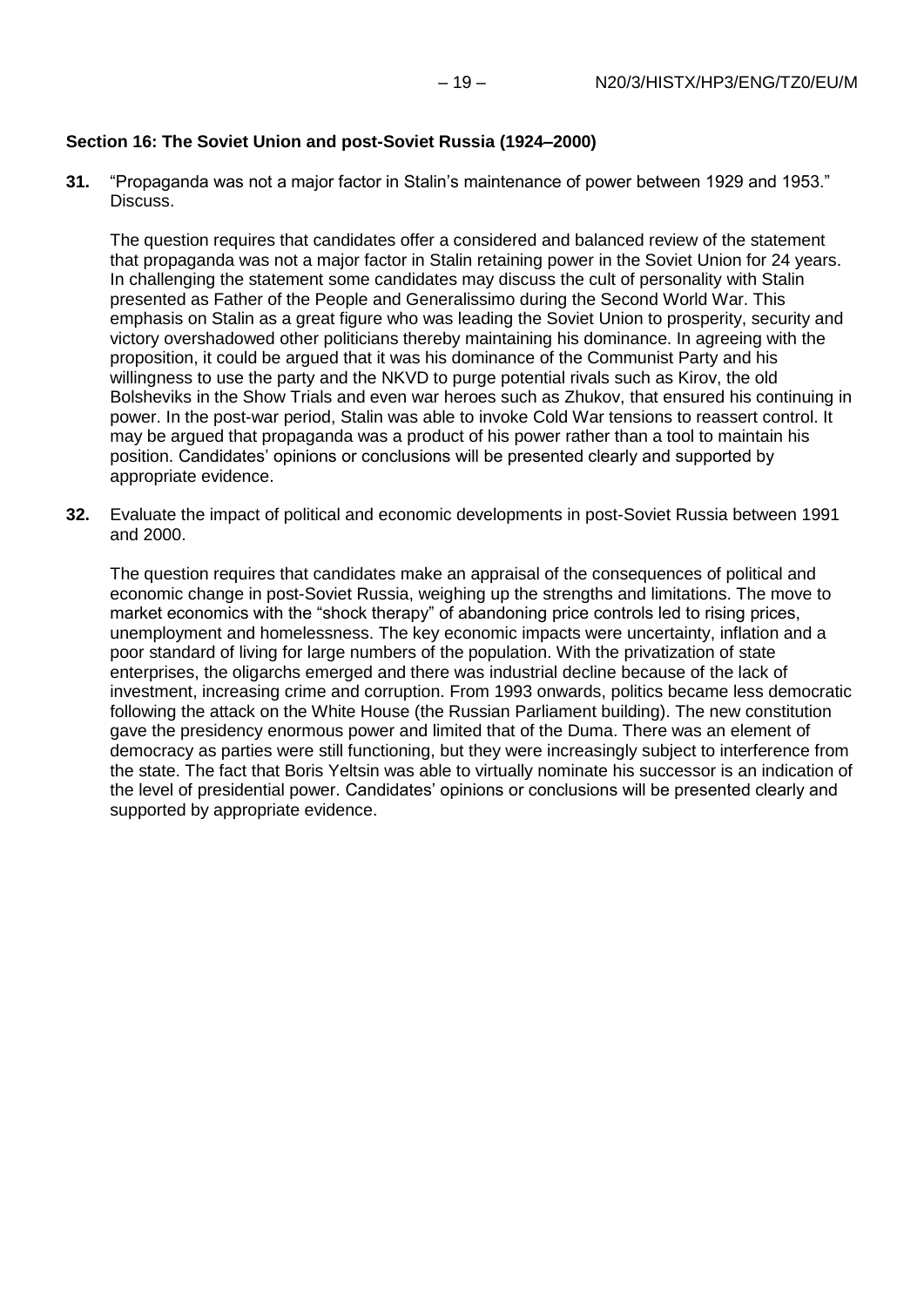### **Section 17: Post-war western and northern Europe (1945–2000)**

**33.** "The breakdown of the wartime alliance was the main reason for the division of Germany by 1949." To what extent do you agree with this statement?

The question requires that candidates consider the merits or otherwise of the statement that the breakdown of the wartime alliance was the main reason for the division of Germany by 1949. Candidates may refer to the continuous series of meetings between the major powers after 1945 in which major differences emerged; the initial agreement around unity of the German state breaking down in the Potsdam Conference; larger issues of cooperation between the occupational forces were never fully resolved. Some candidates may argue that the Moscow Conference of Foreign Ministers in 1947 showed considerable disagreement between Soviet demands for reparations and the Western policy of making Germany self-sufficient or the Soviet division of Berlin being directly linked to no final agreement around reparations. Other relevant factors may be addressed, for example Cold War tensions or Stalin's desire for a buffer zone between east and west could be considered equally important in the division of Germany. Candidates' opinions or conclusions will be presented clearly and supported by appropriate evidence.

**34.** Examine the role of the Marshall Plan in the reconstruction of France and West Germany (1945–1963).

The question requires that candidates examine the interrelationship between the Marshall Plan and the reconstruction of France and West Germany (1945–1963). Candidates may offer equal coverage of France and West Germany, or they may prioritize their examination of one. However, the reconstruction of both countries will be a feature of the response. The plan consisted of \$1.4 billion of economic assistance for West Germany but the figure was higher for France. Some may argue that it sparked the industrial renewal of France as it received \$2 billion in grants and was the second highest beneficiary of Marshall Aid. Candidates may refer to the interrelationship between the Marshall Plan and the political imperative of stopping the spread of communism. This was the case with the reconstruction of West Germany, as it was bordering the Soviet sphere of influence. Candidates may explore its impact regionally in catalysing economic unity in Europe by helping to spark the birth of the Organisation for European Economic Co-operation (OEEC). Other relevant interrelationships may be considered, for example the link between aid and economic recovery as France began to recover even before the Marshall Plan was put in place. Candidates' opinions or conclusions will be presented clearly and supported by appropriate evidence.